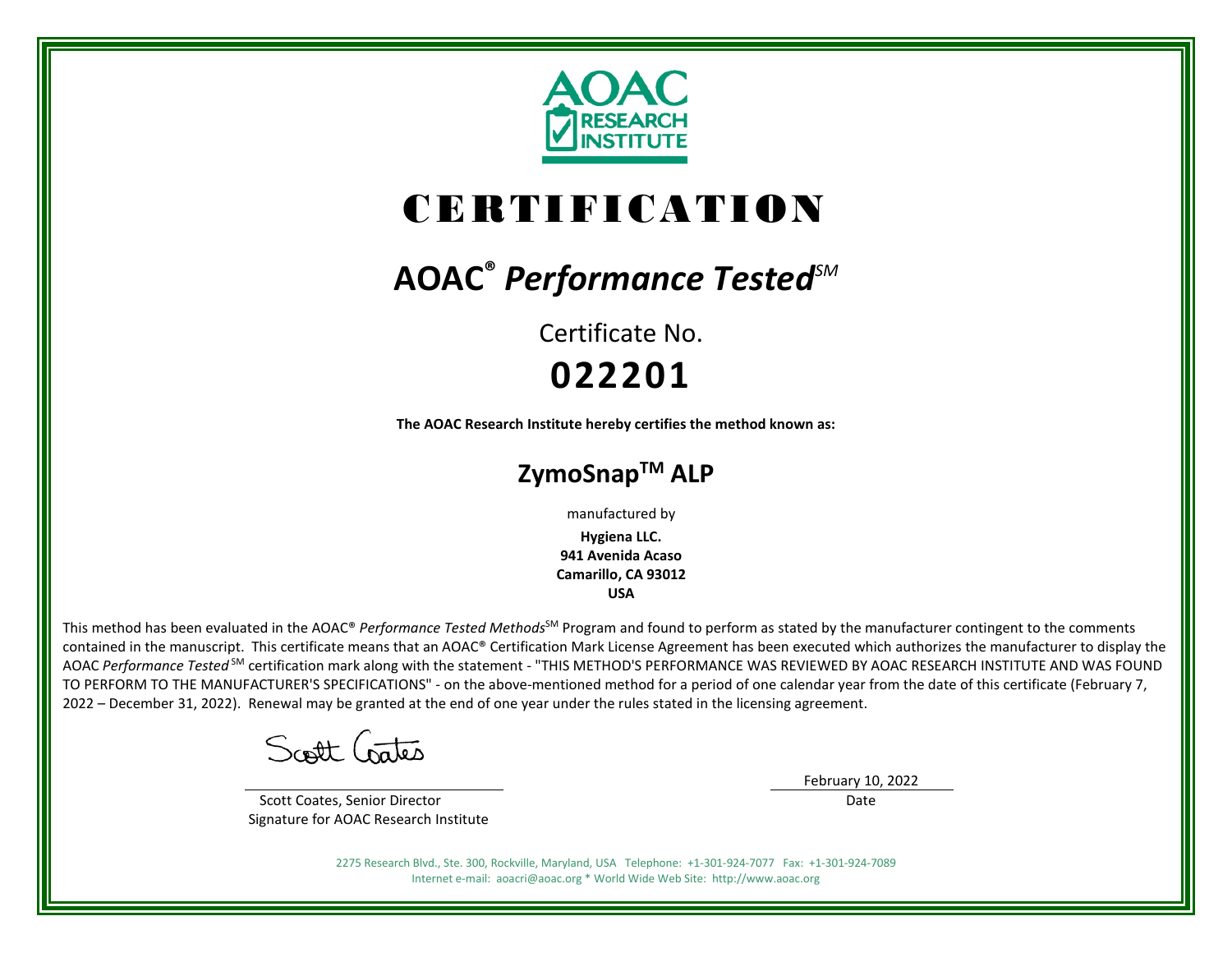| <b>AUTHORS</b><br>Karolina Synowiec, Delia Calderon, Mathew Lovesmith, Paul Meigan,<br><b>Martin Easter</b>                                                                                                                                                             |                                                                                                                                                                                                                                       | <b>SUBMITTING COMPANY</b><br>Hygiena LLC.<br>941 Avenida Acaso<br>Camarillo, CA 93012 USA                                                                                                                                                                                                                                  |  |  |  |  |  |
|-------------------------------------------------------------------------------------------------------------------------------------------------------------------------------------------------------------------------------------------------------------------------|---------------------------------------------------------------------------------------------------------------------------------------------------------------------------------------------------------------------------------------|----------------------------------------------------------------------------------------------------------------------------------------------------------------------------------------------------------------------------------------------------------------------------------------------------------------------------|--|--|--|--|--|
|                                                                                                                                                                                                                                                                         |                                                                                                                                                                                                                                       |                                                                                                                                                                                                                                                                                                                            |  |  |  |  |  |
| <b>METHOD NAME</b><br>ZymoSnap™ ALP                                                                                                                                                                                                                                     |                                                                                                                                                                                                                                       | <b>CATALOG NUMBERS</b><br>ZS-ALP-100                                                                                                                                                                                                                                                                                       |  |  |  |  |  |
|                                                                                                                                                                                                                                                                         |                                                                                                                                                                                                                                       |                                                                                                                                                                                                                                                                                                                            |  |  |  |  |  |
| <b>INDEPENDENT LABORATORIES</b><br>Q Laboratories<br>1930 Radcliff Drive<br>Cincinnati, OH 45204 USA<br>Dairy One<br>730 Warren Rd.<br>Ithaca, NY 14850 USA                                                                                                             | Eastern Laboratory Services (ELS)<br>1035 Medina Road, Suite 500<br>Media, OH 44256 USA<br>New York State Department of<br><b>Agriculture and Markets</b><br>Food Laboratory Division<br>1220 Washington Ave.<br>Albany, NY 12206 USA | <b>AOAC EXPERTS AND PEER REVIEWERS</b><br>James Agin <sup>1,4</sup> , Wayne Ziemer <sup>2,4</sup> , Joe Boison <sup>3,4</sup><br><sup>1</sup> Ohio Department of Agriculture (Retired, Columbus, OH, USA<br><sup>2</sup> USDA FERN (Retired), Loganville, GA, USA<br><sup>3</sup> Retired Scientist, Saskatoon, SK, CANADA |  |  |  |  |  |
|                                                                                                                                                                                                                                                                         |                                                                                                                                                                                                                                       |                                                                                                                                                                                                                                                                                                                            |  |  |  |  |  |
| <b>APPLICABILITY OF METHOD</b><br>Target Analyte - Alkaline Phosphatase (ALP)                                                                                                                                                                                           |                                                                                                                                                                                                                                       | <b>REFERENCE METHODS</b><br>2400j-1 (May 2014)<br>2400j-3 (Oct 2019)                                                                                                                                                                                                                                                       |  |  |  |  |  |
| Matrixes - - Pasteurized Milk (4%, 2%, 1%, and 0.1% fat content), Cream<br>(40%), Chocolate Milk (1%), Strawberry Milk, Pasteurized Goat Milk.                                                                                                                          |                                                                                                                                                                                                                                       |                                                                                                                                                                                                                                                                                                                            |  |  |  |  |  |
| Performance claims - The ZymoSnap Alkaline Phosphatase test was<br>proven effective at detecting the presence of ALP in Pasteurized Milk<br>(4%, 2%, 1%, and 0.1% fat content), Cream (40%), Chocolate Milk (1%),<br><b>Strawberry Milk, and Pasteurized Goat Milk.</b> |                                                                                                                                                                                                                                       |                                                                                                                                                                                                                                                                                                                            |  |  |  |  |  |
|                                                                                                                                                                                                                                                                         |                                                                                                                                                                                                                                       |                                                                                                                                                                                                                                                                                                                            |  |  |  |  |  |
| <b>ORIGINAL CERTIFICATION DATE</b><br><b>February 7, 2022</b>                                                                                                                                                                                                           |                                                                                                                                                                                                                                       | <b>CERTIFICATION RENEWAL RECORD</b><br>New Approval 2022.                                                                                                                                                                                                                                                                  |  |  |  |  |  |
| <b>METHOD MODIFICATION RECORD</b><br><b>NONE</b>                                                                                                                                                                                                                        |                                                                                                                                                                                                                                       | <b>SUMMARY OF MODIFICATION</b><br><b>NONE</b>                                                                                                                                                                                                                                                                              |  |  |  |  |  |
| Under this AOAC® Performance Tested <sup>5M</sup> License Number, 022201 this<br>method is distributed by:<br><b>NONE</b>                                                                                                                                               |                                                                                                                                                                                                                                       | Under this AOAC® Performance Tested <sup>SM</sup> License Number, 022201 this<br>method is distributed as:<br><b>NONE</b>                                                                                                                                                                                                  |  |  |  |  |  |

#### **PRINCIPLE OF THE METHOD (1)**

The ZymoSnap™ ALP device measures ALP enzyme levels in milk and other milk-based products. The 5 - minute test verifies pasteurization efficiency to meet regulatory standards and demonstrates the absence of raw milk. It is a rapid bioluminogenic method that determines the level of ALP enzyme via conversion of Relative Light Units (RLUs) to milliunits per liter (mU/L) of ALP in pasteurized milk samples. ZymoSnap ALP is intended for use with pasteurized liquid milk and dairy products. It is not suitable for use with long life or ambient stable milk products.

The assay uses a single self-contained device in one simple procedure. Milk sample is added to the ZymoSnap ALP tube, the device is activated to release the detection reagent, and the activated device is incubated for 5 minutes. ALP enzymatic activity is measured in the EnSURE™ Touch Monitoring System. ZymoSnap ALP is sensitive enough to measure below regulatory levels (350mU/L of ALP). Before using ZymoSnap ALP test devices, a positive and negative control must be prepared with ZymoSnap ALP Positive Control Kit (Part No. ZS-ALP-PC) in order to establish a Pass/Fail RLU.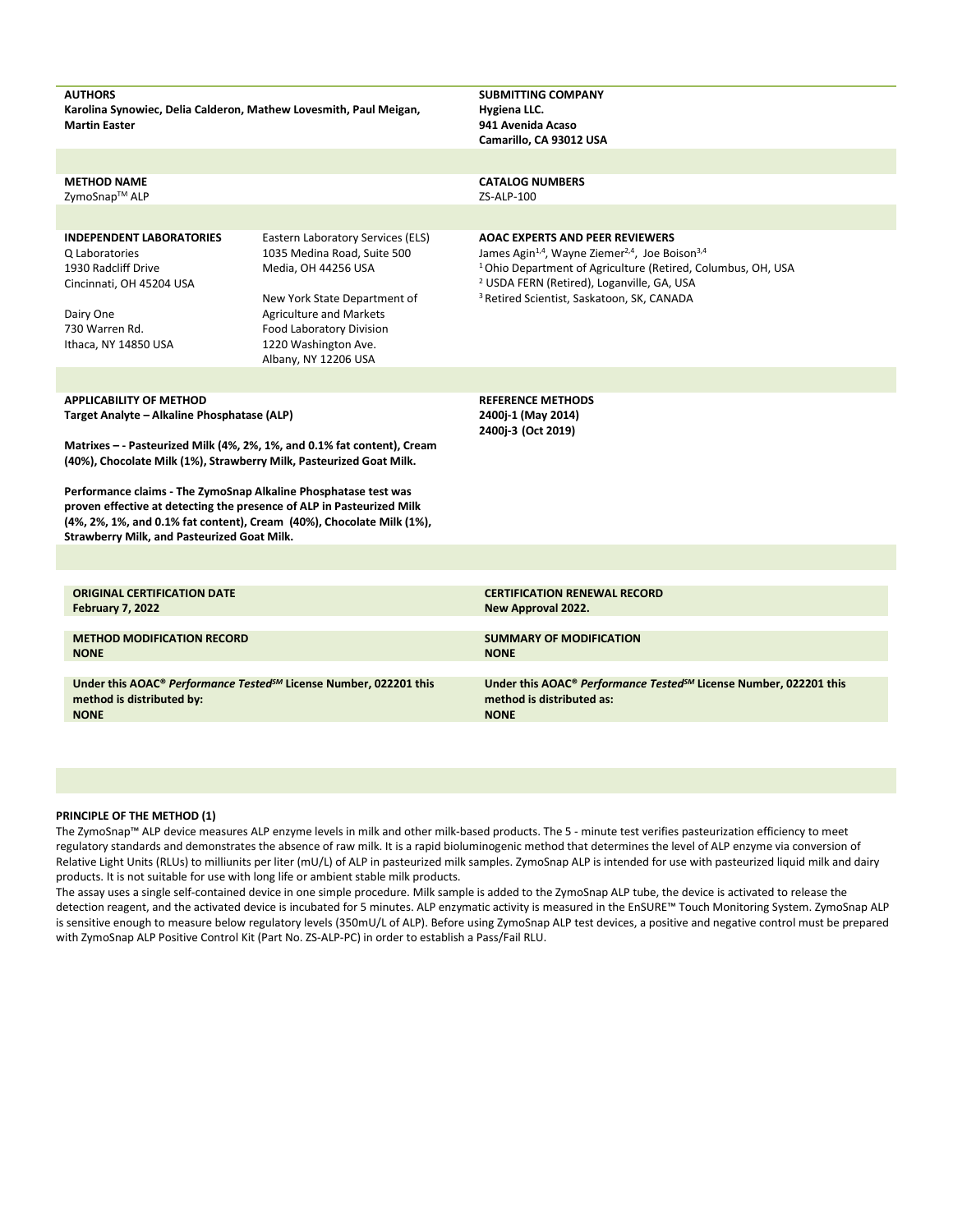#### **DISCUSSION OF THE VALIDATION STUDY (1)**

ZymoSnap ALP is an easy-to-use device that produces a bioluminescent signal in the presence of alkaline phosphatase enzyme. It is intended to provide rapid results that reveal the efficiency of the pasteurization process in a wide range of dairy matrixes, giving actionable data at the point of production. To function well in this application ALP test methods need to be sensitive below the post-pasteurization regulatory limit of 350mU/L, give results that are linear with respect to the concentration of ALP in the sample, be capable of giving accurate results in a wide range of dairy sample types, and be capable of detecting different forms of ALP (bovine, caprine, microbial, etc). We believe the above validation study demonstrates that ZymoSnap ALP delivers all the performance criteria of an efficient ALP test.

The correlation of ZymoSnap ALP to 2400j-1 (May 2014) method in the pure analyte study was 0.99, with an LOD in skimmed milk of 10.93mU/L (UK data) and 16.18mU/L (US data). The broader matrix study produced very similar performance across a range of products that varied in fat content, colorings, flavoring, and milk origin (bovine and caprine). ZymoSnap ALP correlation with the 2400j-1 (May 2014) method was 0.99 across all tested matrixes, with an LOD of <50mU/L in all cases (UK LOD range 2.04-48.54mU/L, US LOD range 5.05-29.66mU/L). In the Independent laboratory study, the following matrixes tested (4%, 2%, 1% cow's milk; 40% cream; 1% chocolate milk, strawberry milk, caprine milk) passed the NCIMS criteria when compared to 2400j-1 (May 2014) and 2400j-3 (Oct 2019) methods. The 1% and 0.1% milk matrixes both fell within the NCIMS spec for some of the tested ALP levels, but only when substituting in the Q Laboratories data in place of Lab 3. This may show an issue with the calibration channel being used in Lab 3.. Across two further experiments it was shown that ZymoSnap ALP can differentiate between residual, reactive (magnesium acetate experiment) , and microbial (heat lability experiment) ALP. In each case ZymoSnap ALP produced mU/L results that were in very close agreement to the reference method. The selectivity study showed that ZymoSnap ALP will not give false positive results in the presence of non-ALP analytes in a product matrix. The recovery of target analyte signal from ALP in the presence of these non-target analytes was also very good with an RSD of 13.55% across all tested non-target analytes. It should be noted here that both ZymoSnap ALP and 2400j-1 (May 2014) method gave near identical mU/L readings in this selectivity study. This suggests that the two methods were likely unaffected by the selectivity compounds, but that there was some effect on the alkaline phosphate enzyme that altered the readings from both methods by near equal amounts. This is useful to keep in mind when testing more complex dairy products that are perhaps fortified with vitamins and other flavor compounds. The robustness study has shown that ZymoSnap ALP will still produce accurate results even if the specific usage guidelines are not followed precisely. However, it is still recommended to stick closely to the kit insert guidance to achieve the most accurate and reproducible results. The consistency testing also demonstrated that results from ZymoSnap ALP will remain accurate across different manufacturing batches and across the shelflife of the product.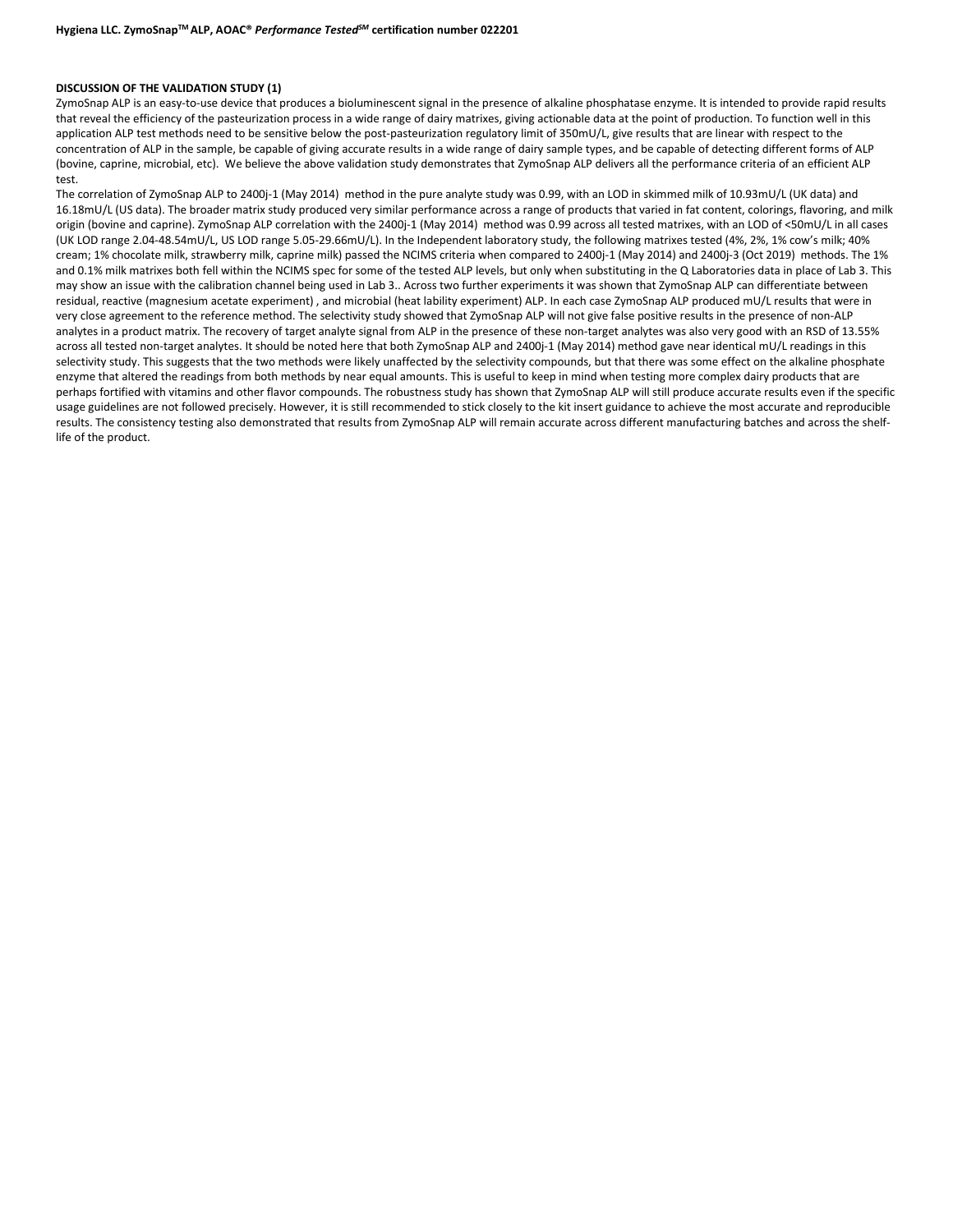Table 5: Replicate mU/L, mean mU/L, S<sub>n</sub> and RSD values of ZymoSnap ALP method used on 11 various milk matrixes and compared to NCIMS approved methods (2400j-1 and 2400j-3). The matrixes were spiked with pure analyte (raw cow's milk) at target contamination level (TCL). All ZymoSnap ALP mU/L values measured in an EnSURE TOUCH luminometer. A negative control is just the pasteurized matrix un-spiked. Data produced in **Guildford, Surrey, United Kingdom. (1)**

| <b>TCL</b>          | Whole Milk 4%<br>ZymoSnap ALP mU/L<br>2400j-3 (Oct 2019) mU/L<br>2400j-1 (May 2014) mU/L |                |              |                   |                    |                        |              |                                        |                         |                          |                            |                           |                                                        |                                        |                                        |                         |                    |                                   |
|---------------------|------------------------------------------------------------------------------------------|----------------|--------------|-------------------|--------------------|------------------------|--------------|----------------------------------------|-------------------------|--------------------------|----------------------------|---------------------------|--------------------------------------------------------|----------------------------------------|----------------------------------------|-------------------------|--------------------|-----------------------------------|
| mU/Lª               |                                                                                          |                |              |                   |                    |                        |              |                                        |                         |                          |                            |                           |                                                        |                                        |                                        |                         |                    |                                   |
|                     | $\mathbf{1}$                                                                             | $\overline{2}$ | 3            | Mean <sup>b</sup> | $S_r$ <sup>c</sup> | <b>RSDd</b>            | 1            | $\mathbf{2}$                           | 3                       | Mean <sup>b</sup>        | $S_r^c$                    | $\mathsf{RSD}^\mathsf{d}$ | $\mathbf{1}$                                           | $\overline{2}$                         | 3                                      | Mean <sup>b</sup>       | $S_r^c$            | <b>RSD<sup>d</sup></b>            |
| 5000                | 9,104                                                                                    | 7,643          | 12,153       | 9,633             | 2,301              | 24                     | 8532         | 8895                                   | 9934                    | 9,120                    | 728                        | 8                         | 11567                                                  | 12511                                  | 13386                                  | 12,488                  | 910                | $\overline{7}$                    |
| 625                 | 1,937                                                                                    | 1,562          | 1,156        | 1,552             | 391                | 25                     | 1158.4       | 1216.8                                 | 1183.3                  | 1,186                    | 29                         | $\overline{2}$            | 1576                                                   | 1417                                   | 1666                                   | 1,553                   | 126                | 8                                 |
| 400                 | 856                                                                                      | 821            | 949          | 875               | 66                 | 8                      | 716.7        | 770.5                                  | 781.9                   | 756                      | 35                         | 5                         | 928                                                    | 1090                                   | 901                                    | 973                     | 102                | 11                                |
| 320                 | 733                                                                                      | 790            | 761          | 761               | 29                 | $\overline{4}$         | 604          | 581.5                                  | 567.7                   | 584                      | 18                         | 3                         | 446                                                    | 582                                    | 452                                    | 493                     | 77                 | 16                                |
| 160                 | 199                                                                                      | 287            | 353          | 279               | 77                 | 28                     | 274.9        | 286.4                                  | 281.8                   | 281                      | 6                          | $\overline{2}$            | 332                                                    | 438                                    | 397                                    | 389                     | 53                 | 14                                |
| 80                  | 119                                                                                      | 44             | 229          | 131               | 93                 | 71                     | 153.1        | 153.1                                  | 153.1                   | 153                      | 0                          | $\mathbf 0$               | 190                                                    | 181                                    | 214                                    | 195                     | 17                 | 9                                 |
| 20                  | 49                                                                                       | 79             | 79           | 69                | 18                 | 26                     | 54.2         | 38.2                                   | 58.4                    | 50                       | 11                         | 21                        | 44                                                     | 53                                     | 56                                     | 51                      | 6                  | 12                                |
| 0                   | 31                                                                                       | 22             | 40           | 31                | 9                  | 29                     | 31.7         | 10                                     | 10                      | 17                       | 13                         | 73                        | $\Omega$                                               | $\Omega$                               | $\Omega$                               | $\Omega$                | $\Omega$           | N/A                               |
| <b>LOD</b>          |                                                                                          |                |              | 48.54 mU/L        |                    |                        |              | Correlation ZALP vs 2400j-1 (May 2014) |                         | 0.9994                   |                            |                           |                                                        |                                        | Correlation ZALP vs 2400j-3 (Oct 2019) | 0.9988                  |                    |                                   |
| <b>TCL</b>          |                                                                                          |                |              |                   |                    |                        |              |                                        | Semi-Skimmed Milk 2%    |                          |                            |                           |                                                        |                                        |                                        |                         |                    |                                   |
| mU/Lª               |                                                                                          |                |              | ZymoSnap ALP mU/L |                    |                        |              |                                        | 2400j-1 (May 2014) mU/L |                          |                            |                           |                                                        |                                        | 2400j-3 (Oct 2019) mU/L                |                         |                    |                                   |
|                     | $\mathbf{1}$                                                                             | $\overline{2}$ | 3            | Mean <sup>b</sup> | $S_r^c$            | <b>RSD<sup>d</sup></b> | $\mathbf{1}$ | $\overline{2}$                         | 3                       | Mean <sup>b</sup>        | $S_r$ <sup>c</sup>         | <b>RSD<sup>d</sup></b>    | $\mathbf{1}$                                           | $\overline{2}$                         | 3                                      | Mean <sup>b</sup>       | $S_r^c$            | <b>RSD<sup>d</sup></b>            |
| 5000                | 4.470                                                                                    | 6.092          | 5,118        | 5,227             | 816                | 16                     | 5,778.0      | 5.880.0                                | 6,509.0                 | 6,056                    | 396                        | $\overline{7}$            | 4.428                                                  | 4.292                                  | 4.476                                  | 4,399                   | 95                 | $\overline{2}$                    |
| 625                 | 687                                                                                      | 1.210          | 1.057        | 984               | 269                | 27                     | 875.3        | 776.9                                  | 799.0                   | 817                      | 52                         | 6                         | 1.295                                                  | 131                                    | 1.701                                  | 1.042                   | 815                | 78                                |
| 400                 | 418                                                                                      | 485            | 489          | 464               | 40                 | 9                      | 439.5        | 444.5                                  | 481.8                   | 455                      | 23                         | $\mathsf S$               | 369                                                    | 399                                    | 476                                    | 415                     | 55                 | 13                                |
| 320                 | 307                                                                                      | 332            | 340          | 326               | 17                 | 5                      | 303.9        | 398.6                                  | 396.7                   | 366                      | 54                         | 15                        | 796                                                    | 883                                    | 772                                    | 817                     | 58                 | $\overline{7}$                    |
| 160                 | 151                                                                                      | 256            | 265          | 224               | 64                 | 28                     | 183.4        | 196.8                                  | 203.6                   | 195                      | 10                         | 5                         | 404                                                    | 296                                    | 415                                    | 372                     | 66                 | 18                                |
| 80                  | 142                                                                                      | 74             | 134          | 117               | 37                 | 32                     | 105.3        | 91.5                                   | 101.6                   | 99                       | $\overline{7}$             | $\overline{7}$            | 74                                                     | 167                                    | 84                                     | 108<br>29               | 51                 | 47                                |
| 20                  | 38                                                                                       | 49             | 27           | 38                | 11                 | 29                     | 25.3         | 30.3                                   | 35.4                    | 30                       | 5                          | 17                        | 19<br>34<br>34<br>$\Omega$<br>$\Omega$<br>$\mathbf{0}$ |                                        |                                        |                         | 9                  | 30                                |
| $\mathbf 0$         | $\overline{7}$                                                                           | 11             | 13           | 10                | $\overline{3}$     | 27                     | 10.0         | 10.0                                   | 10.0                    | 10                       | $\Omega$                   | $\Omega$                  |                                                        |                                        |                                        | $\Omega$                | $\Omega$           | N/A                               |
| <b>LOD</b>          |                                                                                          |                | 15.84 mU/L   |                   |                    |                        |              | Correlation ZALP vs 2400j-1 (May 2014) |                         | 0.9986                   |                            |                           |                                                        |                                        | Correlation ZALP vs 2400j-3 (Oct 2019) | 0.9916                  |                    |                                   |
|                     |                                                                                          |                |              |                   |                    |                        |              |                                        |                         |                          |                            |                           |                                                        |                                        |                                        |                         |                    |                                   |
|                     |                                                                                          |                |              |                   |                    |                        |              |                                        | Skimmed Milk 0.1%       |                          |                            |                           |                                                        |                                        |                                        |                         |                    |                                   |
| <b>TCL</b><br>mU/Lª |                                                                                          |                |              | ZymoSnap ALP mU/L |                    |                        |              |                                        | 2400j-1 (May 2014) mU/L |                          |                            |                           |                                                        |                                        | 2400j-3 mU/L                           |                         |                    |                                   |
|                     | $\mathbf{1}$                                                                             | $\overline{2}$ | 3            | Mean <sup>b</sup> | $S_r$ <sup>c</sup> | <b>RSDd</b>            | $\mathbf{1}$ | $\overline{2}$                         | 3                       | Mean <sup>b</sup>        | $S_r$ <sup>c</sup>         | <b>RSDd</b>               | $\mathbf{1}$                                           | $\overline{2}$                         | 3                                      | Mean <sup>b</sup>       | $S_r$ <sup>c</sup> | <b>RSDd</b>                       |
| 5000                | 6,137                                                                                    | 5,730          | 6,272        | 6,046             | 282                | 5                      | 8,711.0      | 8,106.0                                | 8,454.0                 | 8,424                    | 304                        | $\overline{4}$            | 10,366                                                 | 11,326                                 | 11,796                                 | 11,163                  | 729                | $\overline{7}$                    |
| 625                 | 750                                                                                      | 1,018          | 889          | 886               | 134                | 15                     | 1,198.9      | 1,187.4                                | 1,198.9                 | 1,195                    | $\overline{7}$             | $\mathbf 1$               | 1,258                                                  | 1,051                                  | 1,059                                  | 1,123                   | 117                | 10                                |
| 400                 | 542                                                                                      | 420            | 439          | 467               | 66                 | 14                     | 685.4        | 660.1                                  | 662.0                   | 669                      | 14                         | $\overline{2}$            | 878                                                    | 838                                    | 768                                    | 828                     | 56                 | $\overline{7}$                    |
| 320                 | 516                                                                                      | 428            | 424          | 456               | 52                 | 11                     | 595.8        | 556.7                                  | 591.6                   | 581                      | 21                         | $\overline{4}$            | 782                                                    | 609                                    | 885                                    | 759                     | 139                | 18                                |
| 160                 | 233                                                                                      | 250            | 220          | 234               | 15                 | $\overline{7}$         | 285.0        | 253.8                                  | 255.6                   | 265                      | 18                         | $\overline{7}$            | 289                                                    | 388                                    | 321                                    | 333                     | 51                 | 15                                |
| 80                  | 82                                                                                       | 162            | 130          | 125               | 40                 | 32                     | 142.5        | 138.8                                  | 105.3                   | 129                      | 20                         | 16                        | 79                                                     | 68                                     | 70                                     | 72                      | 6                  | 8                                 |
| 20                  | 30                                                                                       | 28             | 12           | 23                | 10                 | 42                     | 10.0         | 10.0                                   | 10.0                    | 10                       | 0                          | 0                         | 0                                                      | $\mathbf 0$                            | $\mathbf 0$                            | $\mathbf 0$             | 0                  | N/A                               |
| 0                   | $\overline{2}$                                                                           | $\mathbf 1$    | $\mathbf{1}$ | $\mathbf{1}$      | $\mathbf 0$        | 46                     | 10.0         | 10.0                                   | 10.0                    | 10                       | $\mathbf 0$                | $\mathbf 0$               | $\overline{0}$                                         | $\Omega$                               | $\Omega$                               | $\mathbf 0$             | $\Omega$           | N/A                               |
| <b>LOD</b>          |                                                                                          |                | 2.04 mU/L    |                   |                    |                        |              | Correlation ZALP vs 2400j-1 (May 2014) |                         | 0.9999                   |                            |                           |                                                        | Correlation ZALP vs 2400j-3 (Oct 2019) |                                        | 0.9991                  |                    |                                   |
| <b>TCL</b>          |                                                                                          |                |              |                   |                    |                        |              |                                        |                         | <b>Whole Goat's Milk</b> |                            |                           |                                                        |                                        |                                        |                         |                    |                                   |
| mU/L <sup>a</sup>   |                                                                                          |                |              | ZymoSnap ALP mU/L |                    |                        |              |                                        |                         | 2400j-1 (May 2014) mU/L  |                            |                           |                                                        |                                        |                                        | 2400j-3 (Oct 2019) mU/L |                    |                                   |
|                     | 1                                                                                        | $\overline{2}$ | 3            | Mean <sup>b</sup> | $S_r^c$            | <b>RSD<sup>d</sup></b> | $\mathbf{1}$ | $\mathbf{2}$                           | 3                       | Mean <sup>b</sup>        | $S_r^c$                    | <b>RSDd</b>               | $\mathbf{1}$                                           | $\overline{2}$                         | 3                                      | Mean <sup>b</sup>       |                    | <b>RSDd</b><br>$S_r$ <sup>c</sup> |
| 5000                | 10,268                                                                                   | 11,230         | 11,901       | 11,133            | 821                | $\overline{7}$         | 8,477.0      | 9,447.0                                | 8,688.0                 | 8,871                    | 510                        | 6                         | 7,951                                                  | 11,295                                 | 9,694                                  | 9,647                   |                    | 1,673<br>17                       |
| 625                 | 1,386                                                                                    | 1,369          | 1,272        | 1,343             | 61                 | 5                      | 1,032.5      | 1,139.6                                | 1,222.3                 | 1,131                    | 95                         | 8                         | 1,298                                                  | 1,567                                  | 1,239                                  | 1,368                   |                    | 13<br>175                         |
| 400                 | 804                                                                                      | 882            | 846          | 844               | 39                 | 5                      | 719.0        | 690.5                                  | 706.1                   | 705                      | 14                         | $\overline{2}$            | 1,158                                                  | 1,144                                  | 1,232                                  | 1,178                   |                    | $\overline{a}$<br>47              |
| 320                 | 585                                                                                      | 604            | 682          | 624               | 51                 | 8                      | 557.6        | 638.5                                  | 586.1                   | 594                      | 41                         | $\overline{7}$            | 557                                                    | 481                                    | 574                                    | 537                     |                    | 50<br>9                           |
| 160                 | 219                                                                                      | 277            | 360          | 286               | 71                 | 25                     | 298.3        | 280.9                                  | 280.9                   | 287                      | 10                         | $\overline{4}$            | 283                                                    | 315                                    | 252                                    | 283                     |                    | 32<br>11                          |
| 80                  | 183                                                                                      | 105            | 175          | 154               | 43                 | 28                     | 156.8        | 152.6                                  | 135.2                   | 148                      | 11                         | 8                         | 83                                                     | 116<br>$\mathbf 0$                     | 125                                    | 108<br>$\mathbf 0$      |                    | 22<br>20<br>$\mathbf 0$           |
| 20<br>0             | 64<br>22                                                                                 | 39<br>22       | 55<br>22     | 53<br>22          | 13<br>$\Omega$     | 24<br>$\Omega$         | 50.1<br>10.0 | 50.1<br>10.0                           | 54.2<br>10.0            | 51<br>10                 | $\overline{2}$<br>$\Omega$ | 5<br>0                    | 0<br>$\Omega$                                          | $\Omega$                               | 0<br>$\Omega$                          | $\Omega$                |                    | N/A<br>$\mathbf{0}$<br>N/A        |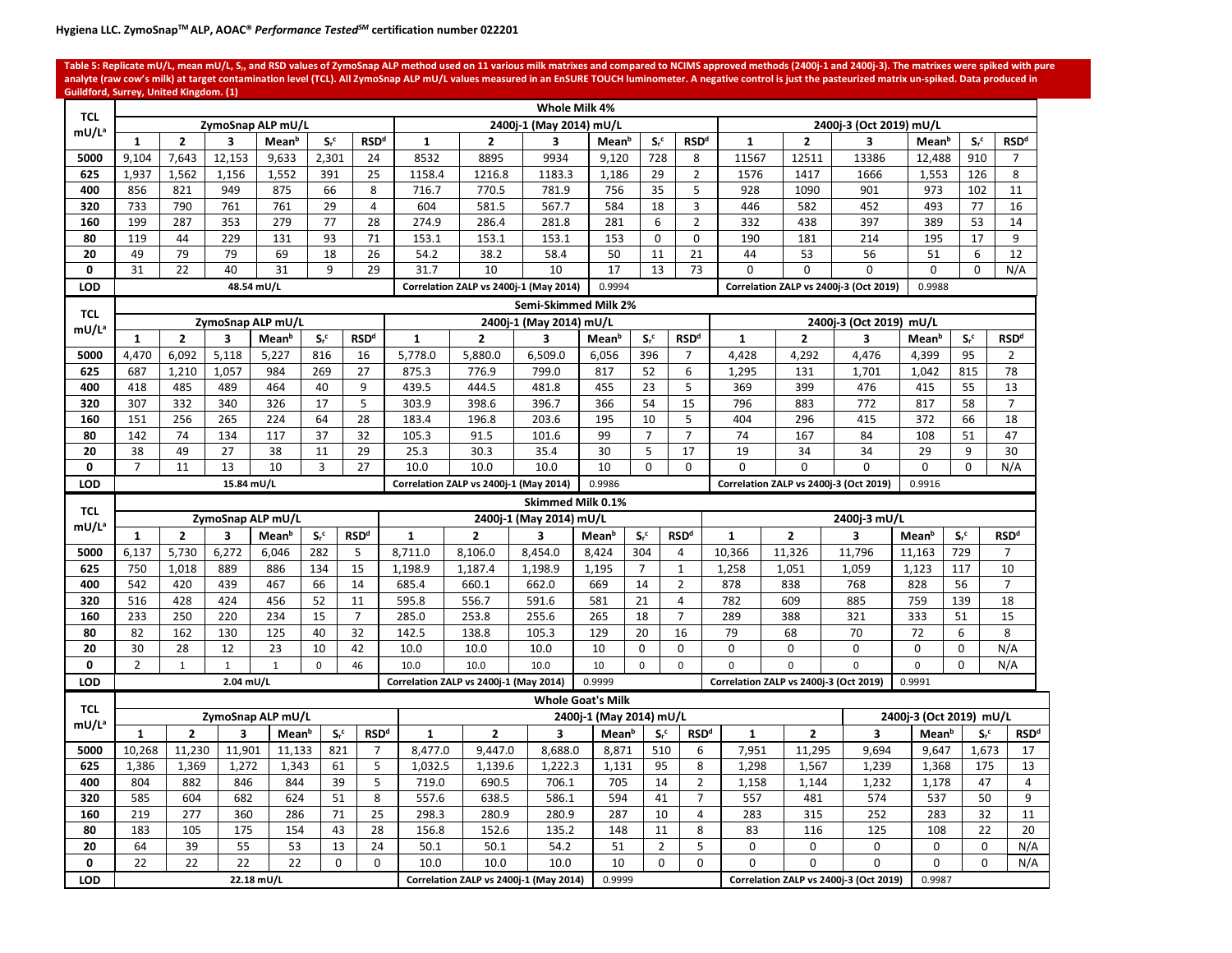| <b>TCL</b>        |                |                |                         |                         |                    |                    |                        |               |                                        | <b>Skimmed Goat's Milk</b> |                   |                    |                        |                                  |                                                  |                                        |                         |                   |                    |                        |                |  |  |
|-------------------|----------------|----------------|-------------------------|-------------------------|--------------------|--------------------|------------------------|---------------|----------------------------------------|----------------------------|-------------------|--------------------|------------------------|----------------------------------|--------------------------------------------------|----------------------------------------|-------------------------|-------------------|--------------------|------------------------|----------------|--|--|
| mU/L <sup>a</sup> |                |                |                         | ZymoSnap ALP mU/L       |                    |                    |                        |               |                                        | 2400j-1 (May 2014) mU/L    |                   |                    |                        |                                  |                                                  |                                        | 2400j-3 (Oct 2019) mU/L |                   |                    |                        |                |  |  |
|                   | $\mathbf{1}$   | $\overline{2}$ |                         | $\overline{\mathbf{3}}$ | Mean <sup>b</sup>  | $S_r$ <sup>c</sup> | <b>RSDd</b>            | $\mathbf{1}$  | $\overline{2}$                         | 3                          | Mean <sup>b</sup> |                    | $S_r$ <sup>c</sup>     | <b>RSDd</b>                      | $\mathbf{1}$                                     | $\overline{2}$                         | 3                       | Mean <sup>b</sup> |                    | $S_r$ <sup>c</sup>     | <b>RSDd</b>    |  |  |
| 5000              | 13,499         | 21,550         |                         | 21,550                  | 18,866             | 4,648              | 25                     | 24,801.0      | 23,082.0                               | 23,399.0                   | 23,761            |                    | 915                    | 4                                | 42,226                                           | 40,026                                 | 45,057                  | 42,436            |                    | 2,522                  | 6              |  |  |
| 625               | 2,984          | 4,042          |                         | 3,886                   | 3,637              | 571                | 16                     | 3,188.5       | 3,240.0                                | 3,162.7                    | 3,197             |                    | 39                     | $\mathbf{1}$                     | 4,242                                            | 4,155                                  | 4,562                   | 4,320             |                    | 214                    | 5              |  |  |
| 400               | 2,429          | 2,606          |                         | 1,952                   | 2,329              | 338                | 15                     | 1,946.8       | 2,045.7                                | 2,146.3                    | 2,046             |                    | 100                    | 5                                | 2,438                                            | 2,836                                  | 2,822                   | 2,699             |                    | 226                    | 8              |  |  |
| 320               | 1,681          | 2,090          |                         | 2,035                   | 1,936              | 222                | 11                     | 1,706.9       | 1,631.5                                | 1,597.5                    | 1,645             |                    | 56                     | $\overline{3}$                   | 2,360                                            | 2,131                                  | 2,193                   | 2,228             |                    | 118                    | 5              |  |  |
| 160               | 787            | 880            |                         | 745                     | 804                | 70                 | 9                      | 855.5         | 836.2                                  | 874.8                      | 856               |                    | 19                     | $\overline{2}$                   | 1,081                                            | 1,104                                  | 1,061                   | 1,082             |                    | 22                     | $\overline{2}$ |  |  |
| 80                | 405            | 375            |                         | 493                     | 425                | 62                 | 15                     | 413.7         | 462.9                                  | 426.6                      | 434               |                    | 26                     | 6                                | 464                                              | 449                                    | 345                     | 419               |                    | 65                     | 15             |  |  |
| 20                | 119            | 89             |                         | 140                     | 116                | 25                 | 22                     | 158.6         | 126.4                                  | 122.3                      | 136               |                    | 15<br>20               |                                  | 78                                               | 79                                     | 98                      | 85                |                    | 11                     | 13             |  |  |
| $\mathbf 0$       | $\overline{2}$ | $\mathbf{1}$   |                         | $\mathbf{1}$            | $\mathbf{1}$       | $\mathbf{1}$       | 43                     | 10.0          | 10.0                                   | 10.0                       | 10                |                    | $\Omega$               | $\mathbf 0$                      | $\mathbf 0$                                      | $\mathbf 0$                            | $\mathbf{0}$            | 0                 |                    | 0                      | N/A            |  |  |
| LOD               |                |                |                         | 2.68 mU/L               |                    |                    |                        |               | Correlation ZALP vs 2400j-1 (May 2014) |                            | 0.9978            |                    |                        |                                  |                                                  | Correlation ZALP vs 2400j-3 (Oct 2019) |                         | 0.9953            |                    |                        |                |  |  |
| <b>TCL</b>        |                |                |                         |                         |                    |                    |                        |               |                                        | Chocolate Milk 1%          |                   |                    |                        |                                  |                                                  |                                        |                         |                   |                    |                        |                |  |  |
| mU/Lª             |                |                |                         | ZymoSnap ALP mU/L       |                    |                    |                        |               |                                        | 2400j-1 (May 2014) mU/L    |                   |                    |                        |                                  |                                                  |                                        | 2400j-3 (Oct 2019) mU/L |                   |                    |                        |                |  |  |
|                   | $\mathbf{1}$   | $\overline{2}$ | 3                       | Mean <sup>b</sup>       | $S_r$ <sup>c</sup> | <b>RSDd</b>        |                        | $\mathbf{1}$  | $\overline{2}$                         | 3                          | Mean <sup>b</sup> | $S_r$ <sup>c</sup> | <b>RSDd</b>            |                                  | $\mathbf{1}$                                     | $\overline{2}$                         | 3                       |                   | Mean <sup>b</sup>  | $S_r$ <sup>c</sup>     | <b>RSDd</b>    |  |  |
| 5000              | 7319           | 8488           | 7541                    | 7,782                   | 621                | 8                  |                        | 7,153.0       | 6,900.0                                | 6,850.0                    | 6,968             | 162                | $\overline{2}$         |                                  | 15,547                                           | 14,592                                 | 14,166                  |                   | 14,768             | 707                    | 5              |  |  |
| 625               | 566            | 507            | 1147                    | 740                     | 354                | 48                 |                        | 749.3         | 809.1                                  | 827.9                      | 795               | 41                 | $\mathsf S$            |                                  | 1,855                                            | 2,077                                  | 1,691                   |                   | 1,874              | 194                    | 10             |  |  |
| 400               | 353            | 327            | 327                     | 336                     | 15                 | $\overline{4}$     |                        | 505.0         | 497.4                                  | 522.7                      | 508               | 13                 | $\overline{3}$         |                                  | 1,087                                            | 1,144                                  | 1,140                   |                   | 1,124              | 32                     | $\overline{3}$ |  |  |
| 320               | 242            | 344            | 489                     | 359                     | 124                | 35                 |                        | 418.8         | 415.6                                  | 425.2                      | 420               | 5                  | $\mathbf 1$            |                                  | 969                                              | 908                                    | 895                     |                   | 924                | 40                     | $\pmb{4}$      |  |  |
| 160               | 225            | 225            | 216                     | 222                     | 5                  | $\overline{2}$     |                        | 201.3         | 220.2                                  | 229.8                      | 217               | 15                 | $\overline{7}$         |                                  | 505                                              | 453                                    | 463                     |                   | 474                | 28                     | 6              |  |  |
| 80                | 80             | 63             | 88                      | 77                      | 13                 | 17                 |                        | 116.3         | 110.3                                  | 110.3                      | 112               | 3                  | 3                      |                                  | 253                                              | 174                                    | 230                     |                   | 219                |                        | 19             |  |  |
| 20                | 71             | 71             | 37                      | 60                      | 20                 | 33                 |                        | 10.0          | 10.0                                   | 34.5                       | 18                | 14                 | 78                     |                                  | 51                                               | 45                                     | 42                      |                   | 46                 |                        | 10             |  |  |
| 0                 | $\Omega$       | $\Omega$       | 11                      | $\overline{4}$          | $\overline{7}$     | 173                |                        | 10.0          | 10.0                                   | 10.0                       | 10                | $\Omega$           | $\Omega$               |                                  | 0                                                | $\Omega$                               | $\Omega$                |                   | $\mathbf 0$        | $\Omega$               | N/A            |  |  |
| <b>LOD</b>        |                |                |                         | 16.94 mU/L              |                    |                    |                        |               | Correlation ZALP vs 2400j-1 (May 2014) |                            | 0.9994            |                    |                        |                                  |                                                  | Correlation ZALP vs 2400j-3 (Oct 2019) |                         |                   | 0.9991             |                        |                |  |  |
| <b>TCL</b>        |                |                |                         |                         |                    |                    |                        |               |                                        | <b>Strawberry Milk</b>     |                   |                    |                        |                                  |                                                  |                                        |                         |                   |                    |                        |                |  |  |
| mU/Lª             |                |                |                         | ZymoSnap ALP (mU/L)     |                    |                    |                        |               |                                        | 2400j-1 (May 2014) mU/L    |                   |                    |                        |                                  |                                                  |                                        | 2400j-3 (Oct 2019) mU/L |                   |                    |                        |                |  |  |
|                   | 1              | $\overline{2}$ | 3                       |                         | Mean <sup>b</sup>  | $S_r$ <sup>c</sup> | <b>RSDd</b>            | $\mathbf{1}$  | $\overline{2}$                         | 3                          | <b>Mean</b> b     | $S_r^c$            |                        | <b>RSDd</b>                      | $\mathbf{1}$                                     | $\overline{2}$                         | $\overline{\mathbf{3}}$ | <b>Mean</b> b     | $S_r$ <sup>c</sup> |                        | <b>RSDd</b>    |  |  |
| 5000              | 15,763         | 14,840         | 19,139                  |                         | 16,580             | 2,263              | 14                     | 18,135.0      | 14,352.0                               | 14,720.0                   | 15,736            | 2,086              |                        | 13                               | 21,139                                           | 21,042                                 | 20,116                  | 20,766            | 565                |                        | 3              |  |  |
| 625               | 2,270          | 2,168          | 2,035                   |                         | 2,158              | 118                | 5                      | 1,614.0       | 1,818.1                                | 2,058.3                    | 1,830             | 222                |                        | 12                               | 2,553                                            | 2,828                                  | 2,904                   | 2,762             | 185                |                        | $\overline{7}$ |  |  |
| 400               | 1,099          | 1,125          | 1,281                   |                         | 1,168              | 98                 | 8                      | 1,140.1       | 1,083.5                                | 1,111.6                    | 1.112             | 28                 |                        | 3                                | 1,590                                            | 1,824                                  | 1,704                   | 1,706             | 117                |                        | $\overline{7}$ |  |  |
| 320               | 966            | 874            | 1,354                   |                         | 1,065              | 255                | 24                     | 938.7         | 973.2                                  | 976.4                      | 963               | 21                 |                        | $\overline{2}$                   | 1,422                                            | 1,466                                  | 1,451                   | 1,446             | 22                 |                        | $\overline{2}$ |  |  |
| 160<br>80         | 566<br>261     | 513<br>195     | 513<br>308              |                         | 531<br>255         | 31<br>57           | $\boldsymbol{6}$<br>22 | 471.2         | 452.3<br>259.0                         | 468.0<br>263.9             | 464               | 10<br>5            |                        | $\overline{2}$                   | 659<br>406                                       | 642<br>448                             | 741                     | 681<br>426        | 53<br>21           |                        | 8<br>5         |  |  |
| 20                | 76             | 83             | 50                      |                         | 69                 | 18                 | 25                     | 254.2<br>72.2 | 69.0                                   | 78.6                       | 259<br>73         | 5                  |                        | $\overline{2}$<br>$\overline{7}$ | 117                                              | 104                                    | 423<br>114              | 112               | $\overline{7}$     |                        | 6              |  |  |
| 0                 | 17             | 20             | 26                      |                         | 21                 | 5                  | 24                     | 10.0          | 10.0                                   | 10.0                       | 10                | $\mathbf 0$        |                        | 0                                | $\Omega$                                         | $\Omega$                               | 0                       | $\mathbf 0$       | 0                  | N/A                    |                |  |  |
| LOD               |                |                |                         | 31.07 mU/L              |                    |                    |                        |               | Correlation ZALP vs 2400j-1 (May 2014) |                            | 0.9999            |                    |                        |                                  |                                                  | Correlation ZALP vs 2400j-3 (Oct 2019) |                         | 0.9999            |                    |                        |                |  |  |
|                   |                |                |                         |                         |                    |                    |                        |               |                                        | 40% Cream Diluted 1:5      |                   |                    |                        |                                  |                                                  |                                        |                         |                   |                    |                        |                |  |  |
| <b>TCL</b>        |                |                |                         | ZymoSnap ALP mU/L       |                    |                    |                        |               |                                        | 2400j-1 (May 2014) mU/L    |                   |                    |                        |                                  |                                                  |                                        | 2400j-3 (Oct 2019) mU/L |                   |                    |                        |                |  |  |
| mU/Lª             | $\mathbf{1}$   | $\overline{2}$ | 3                       | Mean <sup>b</sup>       |                    | $S_r^c$            | <b>RSD<sup>d</sup></b> | $\mathbf{1}$  | $\overline{2}$                         | 3                          | Mean <sup>b</sup> | $S_r^c$            | <b>RSD<sup>d</sup></b> |                                  | $\mathbf{1}$                                     | $\overline{2}$                         | 3                       | Mean <sup>b</sup> | $S_r^c$            | <b>RSD<sup>d</sup></b> |                |  |  |
| 5000              | 10,546         | 8,708          | 8,379                   | 9,211                   |                    | 1,167              | 13                     | 8,252.0       | 8,394.0                                | 8,155.0                    | 8,267             | 120                | $\mathbf{1}$           |                                  | 9,423                                            | 9,678                                  | 8,528                   | 9,210             | 604                | $\overline{7}$         |                |  |  |
| 625               | 858            | 1,183          | 1,026                   | 1,022                   |                    | 163                | 16                     | 1,009.5       | 982.4                                  | 988.8                      | 994               | 14                 | $\mathbf{1}$           |                                  | 870                                              | 1,221                                  | 1,156                   | 1,082             | 187                | 17                     |                |  |  |
| 400               | 727            | 753            | 759                     | 746                     |                    | 17                 | $\overline{2}$         | 631.6         | 646.3                                  | 682.2                      | 653               | 26                 | 4                      |                                  | 748                                              | 714                                    | 855                     | 772               | 74                 | 10                     |                |  |  |
| 320               | 289            | 552            | 529                     | 457                     |                    | 146                | 32                     | 512.1         | 505.7                                  | 508.0                      | 509               | $\overline{3}$     | $\mathbf{1}$           |                                  | 612                                              | 622                                    | 641                     | 625               | 15                 | $\overline{2}$         |                |  |  |
| 160               | 256            | 263            | 273                     | 264                     |                    | 8                  | $\overline{3}$         | 241.3         | 241.3                                  | 245.5                      | 243               | $\overline{2}$     | $\mathbf{1}$           |                                  | 290                                              | 342                                    | 365                     | 332               | 38                 | 12                     |                |  |  |
| 80                | 141            | 138            | 105                     | 128                     |                    | 20                 | 16                     | 121.8         | 130.1                                  | 126.0                      | 126               | $\overline{4}$     | 3                      |                                  | 170                                              | 178                                    | 191                     | 180               | 11                 | 6                      |                |  |  |
| 20                | 23             | 30             | 36                      | 30                      |                    | $\overline{7}$     | 22                     | 29.4          | 37.7                                   | 29.4                       | 32                | 5                  | 15                     |                                  | 47                                               | 49                                     | 51                      | 49                | $\overline{2}$     | $\overline{4}$         |                |  |  |
| 0                 | $\overline{7}$ | 3              | $\overline{\mathbf{3}}$ | $\overline{4}$          |                    | $\overline{2}$     | 43                     | 10.0          | 10.0                                   | 10.0                       | 10                | $\Omega$           | $\Omega$               |                                  | $\Omega$                                         | $\Omega$                               | $\mathbf 0$             | 0                 | 0                  | N/A                    |                |  |  |
| LOD               |                |                |                         | 8.18 mU/L               |                    |                    |                        |               | Correlation ZALP vs 2400j-1 (May 2014) |                            | 0.9999            |                    |                        |                                  | Correlation ZALP vs 2400j-3 (Oct 2019)<br>0.9999 |                                        |                         |                   |                    |                        |                |  |  |

*<sup>a</sup>* The target contamination level (TCL) of each matrix with pure analyte in the form of raw cow's milk.

*<sup>b</sup>* The mean result of 3 technical replicates per TCL.

<sup>c</sup> S<sub>r</sub> calculated from 3 technical replicates per contamination level.

*d* Coefficient of variance percentage calculated from3 technical replicates per contamination level.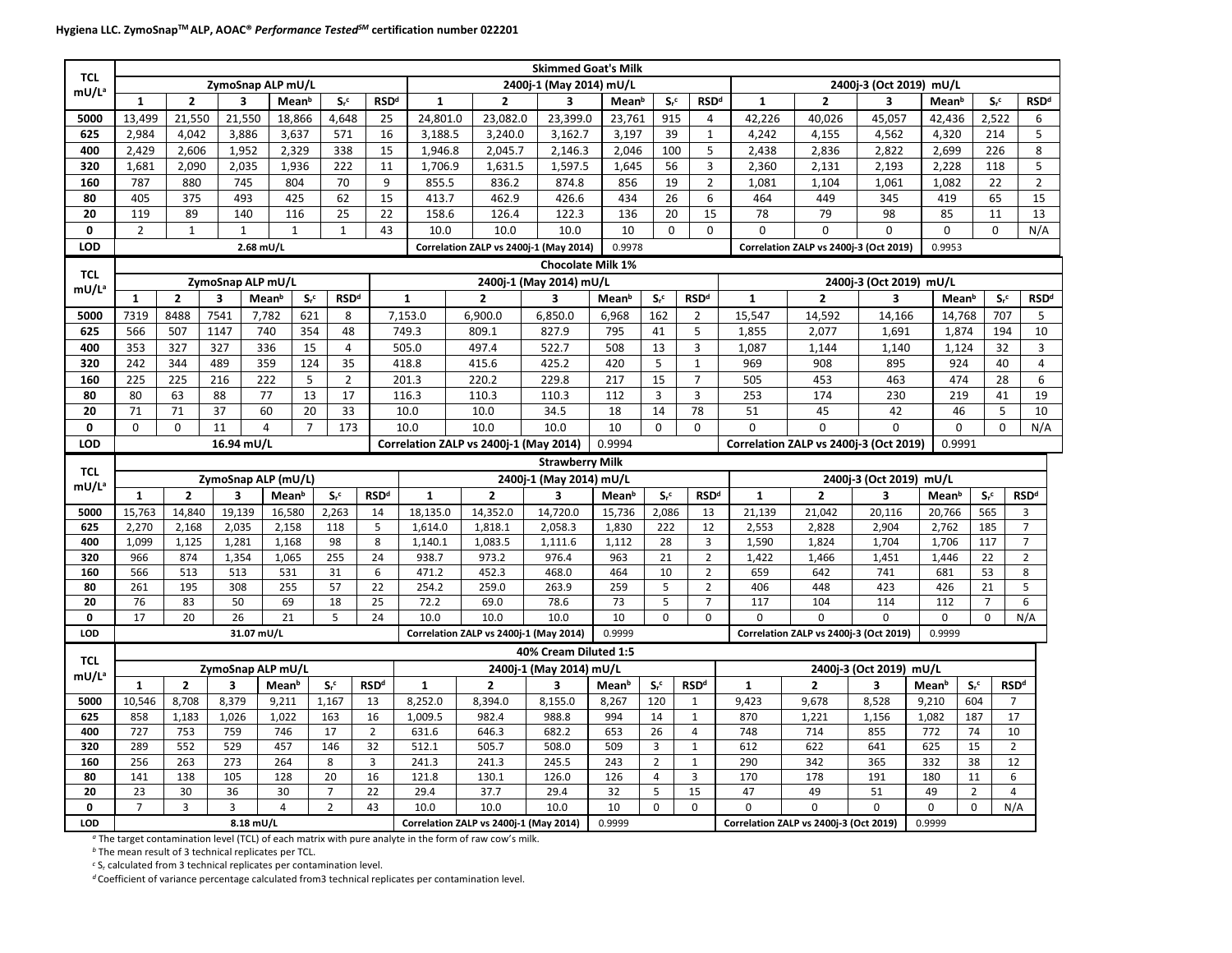**Table 6: Replicate mU/L, mean mU/L, S***r***, and RSD values of ZymoSnap ALP method used on 11 various milk matrixes and compared to NCIMS approved 2400j-1 method. The matrixes were spiked with pure analyte (raw cow's milk) at target contamination level (TCL). All ZymoSnap ALP mU/L values measured in an EnSURE TOUCH luminometer. A negative control is just the pasteurized matrix un-spiked. Data produced in Camarillo, California, United States. (1)**

|                       | Cow's Milk 4% |                |                   |                   |                    |                |                                                  |                                        |         |                         |                    |                        |  |  |  |  |  |
|-----------------------|---------------|----------------|-------------------|-------------------|--------------------|----------------|--------------------------------------------------|----------------------------------------|---------|-------------------------|--------------------|------------------------|--|--|--|--|--|
| TCL mU/L <sup>a</sup> |               |                | ZymoSnap ALP mU/L |                   |                    |                |                                                  |                                        |         | 2400j-1 (May 2014) mU/L |                    |                        |  |  |  |  |  |
|                       | $\mathbf{1}$  | $\overline{2}$ | 3                 | Mean <sup>b</sup> | $S_r$ <sup>c</sup> | <b>RSDd</b>    | $\mathbf{1}$                                     | $\mathbf{z}$                           | 3       | Mean <sup>b</sup>       | $S_r^c$            | <b>RSD<sup>d</sup></b> |  |  |  |  |  |
| 5000                  | 4,695         | 4,422          | 4,385             | 4,501             | 169                | 4              | 5,333.0                                          | 5,201.0                                | 5.374.0 | 5.302.7                 | 90.4               | 1.7                    |  |  |  |  |  |
| 625                   | 447           | 367            | 379               | 398               | 43                 | 11             | 656.2                                            | 594.2                                  | 649.2   | 633.2                   | 34.0               | 5.4                    |  |  |  |  |  |
| 400                   | 311           | 272            | 223               | 269               | 44                 | 16             | 308.3                                            | 342.5                                  | 311.9   | 320.9                   | 18.8               | 5.9                    |  |  |  |  |  |
| 320                   | 159           | 176            | 116               | 151               | 31                 | 21             | 156.8                                            | 158.6                                  | 158.6   | 158.0                   | 1.0                | 0.7                    |  |  |  |  |  |
| 160                   | 93            | 107            | 104               | 101               | $\overline{7}$     | $\overline{7}$ | 77.5                                             | 80.3                                   | 77.5    | 78.4                    | 1.6                | 2.1                    |  |  |  |  |  |
| 80                    | 73            | 84             | 68                | 75                | 8                  | 11             | 39.7                                             | 37.9                                   | 39.2    | 38.9                    | 0.9                | 2.4                    |  |  |  |  |  |
| 20                    | 39            | 43             | 43                | 42                | 3                  | 6              | 22.2                                             | 19.8                                   | 21.6    | 21.2                    | 1.2                | 5.9                    |  |  |  |  |  |
| 0                     | 17            | 12             | 15                | 15                | $\overline{2}$     | 16             | <10                                              | < 10                                   | < 10    | 10.0                    | 0.0                | 0.0                    |  |  |  |  |  |
| <b>LOD</b>            |               |                | 19.69 mU/L        |                   |                    |                |                                                  | Correlation ZALP vs 2400j-1 (May 2014) |         | 0.9993                  |                    |                        |  |  |  |  |  |
|                       |               |                |                   |                   |                    |                | Cow's Milk 2%                                    |                                        |         |                         |                    |                        |  |  |  |  |  |
| TCL mU/L <sup>a</sup> |               |                | ZymoSnap ALP mU/L |                   |                    |                |                                                  |                                        |         | 2400j-1 (May 2014) mU/L |                    |                        |  |  |  |  |  |
|                       | $\mathbf{1}$  | $\overline{2}$ | 3                 | Mean <sup>b</sup> | $S_r$ <sup>c</sup> | <b>RSDd</b>    | $\mathbf{1}$                                     | $\overline{2}$                         | 3       | Mean <sup>b</sup>       | $S_r$ <sup>c</sup> | <b>RSDd</b>            |  |  |  |  |  |
| 5000                  | 5,683         | 6,270          | 6,741             | 6,231             | 530                | 9              | 4,817.0                                          | 4,874.0                                | 5,029.0 | 4,906.7                 | 109.7              | 2.2                    |  |  |  |  |  |
| 625                   | 656           | 859            | 698               | 738               | 107                | 15             | 648.0                                            | 630.8                                  | 638.4   | 639.1                   | 8.6                | 1.3                    |  |  |  |  |  |
| 400                   | 356           | 339            | 414               | 370               | 39                 | 11             | 317.3                                            | 324.9                                  | 342.1   | 328.1                   | 12.7               | 3.9                    |  |  |  |  |  |
| 320                   | 236           | 263            | 221               | 240               | 21                 | 9              | 162.5                                            | 166.3                                  | 160.2   | 163.0                   | 3.1                | 1.9                    |  |  |  |  |  |
| 160                   | 124           | 116            | 109               | 116               | 8                  | 6              | 82.2                                             | 86.0                                   | 83.0    | 83.7                    | 2.0                | 2.4                    |  |  |  |  |  |
| 80                    | 36            | 45             | 28                | 36                | 8                  | 23             | 43.0                                             | 42.0                                   | 39.0    | 41.3                    | 2.1                | 5.0                    |  |  |  |  |  |
| 20                    | 24            | 19             | 28                | 24                | 5                  | 20             | 22.0                                             | 21.0                                   | 20.0    | 21.0                    | 1.0                | 4.8                    |  |  |  |  |  |
| 0                     | 17            | 17             | 11                | 15                | $\overline{3}$     | 22             | < 10                                             | < 10                                   | < 10    | 10.0                    | 0.0                | 0.0                    |  |  |  |  |  |
| <b>LOD</b>            |               |                | 21.50 mU/L        |                   |                    |                | Correlation ZALP vs 2400j-1 (May 2014)           |                                        |         | 0.9999                  |                    |                        |  |  |  |  |  |
|                       |               |                |                   |                   |                    |                | Cow's Milk 1%                                    |                                        |         |                         |                    |                        |  |  |  |  |  |
| TCL mU/L <sup>a</sup> |               |                | ZymoSnap ALP mU/L |                   |                    |                |                                                  |                                        |         | 2400j-1 (May 2014) mU/L |                    |                        |  |  |  |  |  |
|                       | 1             | $\overline{2}$ | 3                 | Mean <sup>b</sup> | $S_r$ <sup>c</sup> | <b>RSDd</b>    | $\mathbf{1}$                                     | $\overline{2}$                         | 3       | Mean <sup>b</sup>       | $S_r$ <sup>c</sup> | <b>RSDd</b>            |  |  |  |  |  |
| 5000                  | 5,809         | 4,929          | 5,022             | 5,253             | 483                | 9              | 5.123.0                                          | 5,483.0                                | 5,535.0 | 5,380.3                 | 224.4              | 4.2                    |  |  |  |  |  |
| 625                   | 711           | 872            | 739               | 774               | 86                 | 11             | 643.0                                            | 624.0                                  | 628.0   | 631.7                   | 10.0               | 1.6                    |  |  |  |  |  |
| 400                   | 356           | 303            | 288               | 316               | 36                 | 11             | 314.0                                            | 315.9                                  | 314.0   | 314.6                   | 1.1                | 0.3                    |  |  |  |  |  |
| 320                   | 145           | 170            | 188               | 167               | 21                 | 13             | 163.6                                            | 159.0                                  | 157.9   | 160.2                   | 3.0                | 1.9                    |  |  |  |  |  |
| 160                   | 70            | 83             | 96                | 83                | 13                 | 16             | 86.8                                             | 82.0                                   | 86.5    | 85.1                    | 2.7                | 3.2                    |  |  |  |  |  |
| 80                    | 55            | 44             | 42                | 47                | $\overline{7}$     | 16             | 36.0                                             | 39.5                                   | 37.6    | 37.7                    | 1.8                | 4.6                    |  |  |  |  |  |
| 20                    | 25            | 29             | 27                | 27                | $\overline{2}$     | 8              | 18.8                                             | 20.2                                   | 20.8    | 19.9                    | 1.0                | 5.1                    |  |  |  |  |  |
| 0                     | 11            | $\overline{7}$ | 8                 | 9                 | $\overline{2}$     | 24             | < 10                                             | < 10                                   | < 10    | 10.0                    | 0.0                | 0.0                    |  |  |  |  |  |
| <b>LOD</b>            |               |                | 13.37 mU/L        |                   |                    |                | Correlation ZALP vs 2400j-1 (May 2014)<br>0.9996 |                                        |         |                         |                    |                        |  |  |  |  |  |
|                       |               |                |                   |                   |                    |                | Cow's Milk 0.1%                                  |                                        |         |                         |                    |                        |  |  |  |  |  |
| TCL mU/L <sup>a</sup> |               |                | ZymoSnap ALP mU/L |                   |                    |                |                                                  |                                        |         | 2400j-1 (May 2014) mU/L |                    |                        |  |  |  |  |  |
|                       | $\mathbf{1}$  | $\overline{2}$ | 3                 | Mean <sup>b</sup> | $S_r$ <sup>c</sup> | <b>RSDd</b>    | $\mathbf{1}$                                     | $\overline{2}$                         | 3       | Mean <sup>b</sup>       | $S_r$ <sup>c</sup> | <b>RSDd</b>            |  |  |  |  |  |
| 5000                  | 5,012         | 5,073          | 4,453             | 4,846             | 342                | $\overline{7}$ | 4,962.0                                          | 5,078.0                                | 5,201.0 | 5,080.3                 | 119.5              | 2.4                    |  |  |  |  |  |
| 625                   | 624           | 608            | 551               | 594               | 38                 | 6              | 622.3                                            | 587.5                                  | 567.6   | 592.5                   | 27.7               | 4.7                    |  |  |  |  |  |
| 400                   | 354           | 385            | 306               | 349               | 40                 | 11             | 305.4                                            | 338.6                                  | 336.9   | 327.0                   | 18.7               | 5.7                    |  |  |  |  |  |
| 320                   | 159           | 186            | 191               | 179               | 17                 | 10             | 170.9                                            | 159.3                                  | 169.3   | 166.5                   | 6.3                | 3.8                    |  |  |  |  |  |
| 160                   | 94            | 97             | 87                | 93                | 5                  | 5              | 78.0                                             | 74.7                                   | 73.0    | 75.2                    | 2.5                | 3.4                    |  |  |  |  |  |
| 80                    | 41            | 57             | 52                | 50                | 8                  | 16             | 36.5                                             | 38.2                                   | 41.5    | 38.7                    | 2.5                | 6.6                    |  |  |  |  |  |
| 20                    | 32            | 29             | $\overline{27}$   | 29                | $\overline{2}$     | 8              | 23.2                                             | 18.6                                   | 20.3    | 20.7                    | 2.3                | 11.2                   |  |  |  |  |  |
| $\mathbf 0$           | 10            | 11             | 10                | 11                | $\mathbf{1}$       | $\overline{7}$ | $<$ 10                                           | <10                                    | < 10    | 10.0                    | 0.0                | 0.0                    |  |  |  |  |  |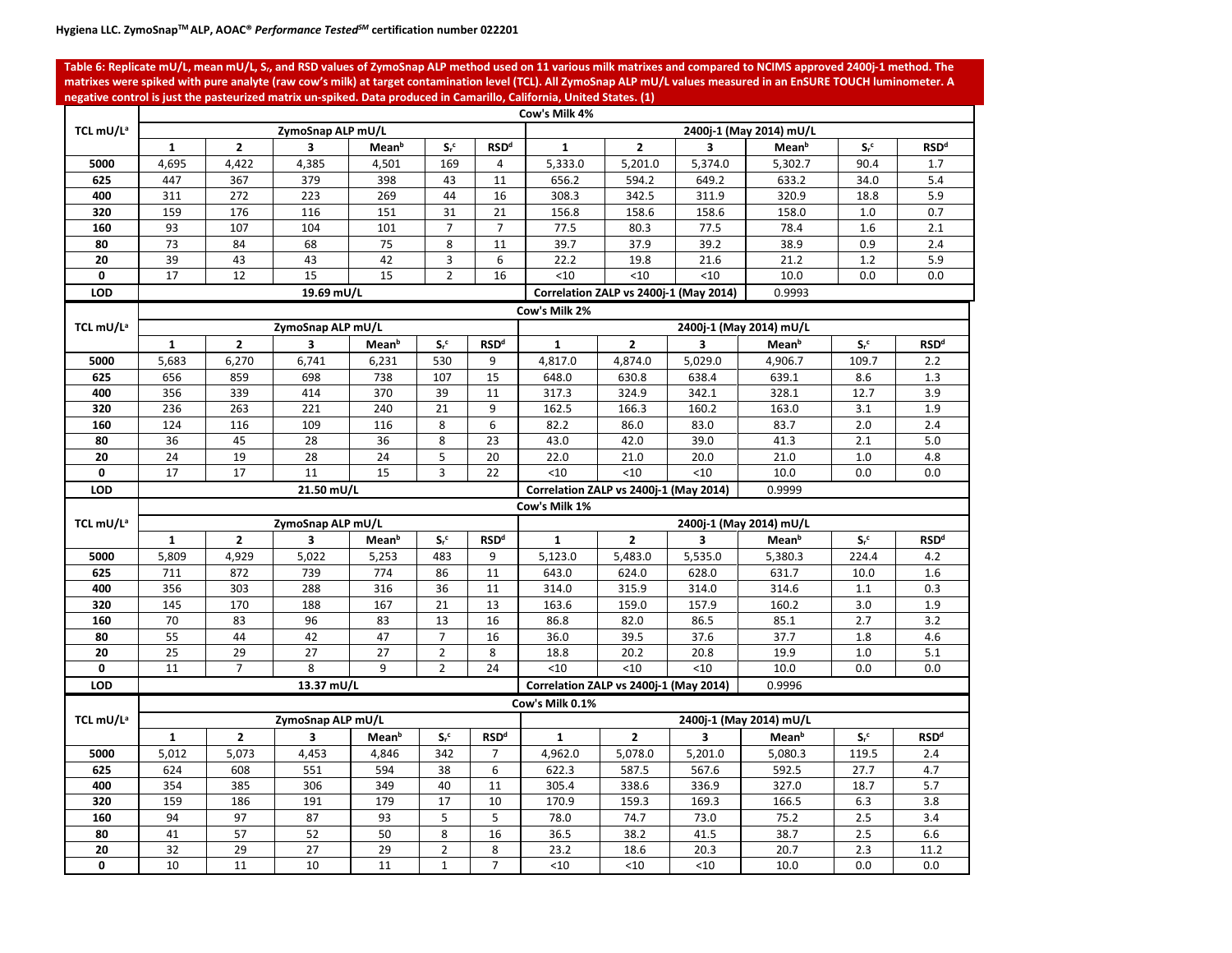| <b>LOD</b>                      |                |                | 12.17 mU/L        |                   |                |                        |                        |                                                            | Correlation ZALP vs 2400j-1 (May 2014) | 1.0000                  |         |                        |  |
|---------------------------------|----------------|----------------|-------------------|-------------------|----------------|------------------------|------------------------|------------------------------------------------------------|----------------------------------------|-------------------------|---------|------------------------|--|
|                                 |                |                |                   |                   |                |                        | 40% Cream              |                                                            |                                        |                         |         |                        |  |
| TCL mU/L <sup>a</sup>           |                |                | ZymoSnap ALP mU/L |                   |                |                        |                        |                                                            |                                        | 2400j-1 (May 2014) mU/L |         |                        |  |
|                                 | $\mathbf{1}$   | $\mathbf{2}$   | 3                 | Mean <sup>b</sup> | $S_r^c$        | <b>RSDd</b>            | $\mathbf{1}$           | $\overline{2}$                                             | 3                                      | Mean <sup>b</sup>       | $S_r^c$ | <b>RSD<sup>d</sup></b> |  |
| 5000                            | 7,037          | 8,056          | 9,197             | 8,097             | 1,081          | 13                     | 5,161.0                | 5,439.0                                                    | 5,599.0                                | 5,399.7                 | 221.6   | 4.1                    |  |
| 625                             | 749            | 622            | 800               | 724               | 92             | 13                     | 660.2                  | 655.0                                                      | 597.0                                  | 637.4                   | 35.1    | 5.5                    |  |
| 400                             | 474            | 454            | 397               | 442               | 40             | 9                      | 310.0                  | 325.7                                                      | 325.7                                  | 320.5                   | 9.1     | 2.8                    |  |
| 320                             | 204            | 178            | 239               | 207               | 31             | 15                     | 157.6                  | 159.4                                                      | 168.1                                  | 161.7                   | 5.6     | 3.5                    |  |
| 160                             | 76             | $\Omega$       | 76                | 51                | 44             | 87                     | 85.8                   | 84.1                                                       | 89.3                                   | 86.4                    | 2.7     | 3.1                    |  |
| 80                              | 61             | 56             | 66                | 61                | 5              | 8                      | 43.8                   | 42.0                                                       | 42.0                                   | 42.6                    | 1.0     | 2.4                    |  |
| 20                              | 31             | 25             | 46                | 34                | 11             | 31                     | 22.8                   | 21.0                                                       | 22.3                                   | 22.0                    | 0.9     | 4.2                    |  |
| 0                               | 25             | 25             | 20                | 24                | 3              | 12                     | < 10                   | < 10                                                       | < 10                                   | 10.0                    | 0.0     | 0.0                    |  |
| <b>LOD</b>                      |                |                | 29.66 mU/L        |                   |                |                        |                        |                                                            | Correlation ZALP vs 2400j-1 (May 2014) |                         | 0.9996  |                        |  |
|                                 |                |                |                   |                   |                |                        | Chocolate Milk 0.1%    |                                                            |                                        |                         |         |                        |  |
| TCL mU/L <sup>a</sup>           |                |                | ZymoSnap ALP mU/L |                   |                |                        |                        |                                                            |                                        | 2400j-1 (May 2014) mU/L |         |                        |  |
|                                 | $\mathbf{1}$   | $\overline{2}$ | 3                 | Mean <sup>b</sup> | $S_r^c$        | <b>RSDd</b>            | $\mathbf{1}$           | $\overline{2}$                                             | 3                                      | Mean <sup>b</sup>       | $S_r^c$ | <b>RSDd</b>            |  |
| 5000                            | 4859           | 3691           | 4704              | 4,418             | 634            | 14                     | 4,762.2                | 4,655.3                                                    | 4,833.2                                | 4,750.2                 | 89.6    | 1.9                    |  |
| 625                             | 611            | 540            | 431               | 527               | 91             | 17                     | 587.3                  | 586.0                                                      | 612.9                                  | 595.4                   | 15.2    | 2.5                    |  |
| 400                             | 448            | 639            | 420               | 502               | 119            | 24                     | 316.6                  | 321.7                                                      | 324.8                                  | 321.0                   | 4.1     | 1.3                    |  |
| 320                             | 180            | 244            | 286               | 236               | 53             | 23                     | 179.8                  | 169.8                                                      | 157.0                                  | 168.9                   | 11.4    | 6.8                    |  |
| 160                             | 71             | 39             | 56                | 55                | 16             | 29                     | 86.1                   | 78.5                                                       | 78.4                                   | 81.0                    | 4.4     | 5.5                    |  |
| 80                              | 39             | 49             | 25                | 38                | 12             | 33                     | 43.1                   | 43.3                                                       | 42.1                                   | 42.8                    | 0.6     | $1.5\,$                |  |
| 20                              | 11             | $\overline{7}$ | 25                | 14                | 9              | 66                     | 20.7                   | 20.8                                                       | 22.8                                   | 21.4                    | 1.2     | 5.5                    |  |
| $\mathbf{0}$                    | 11             | 0              | 14                | 8                 | $\overline{7}$ | 89                     | $<$ 10                 | < 10                                                       | $<$ 10                                 | 10.0                    | 0.0     | 0.0                    |  |
| <b>LOD</b>                      |                |                | 22.93 mU/L        |                   |                |                        |                        |                                                            | Correlation ZALP vs 2400j-1 (May 2014) | 0.9987                  |         |                        |  |
|                                 |                |                |                   |                   |                |                        | <b>Strawberry Milk</b> |                                                            |                                        |                         |         |                        |  |
| <b>TCL</b><br>mU/L <sup>a</sup> |                |                | ZymoSnap ALP mU/L |                   |                |                        |                        |                                                            |                                        | 2400j-1 (May 2014) mU/L |         |                        |  |
|                                 | $\mathbf{1}$   | $\overline{2}$ | 3                 | Mean <sup>b</sup> | $S_r^c$        | <b>RSD<sup>d</sup></b> | $\mathbf{1}$           | $\overline{2}$<br>$S_r$ <sup>c</sup><br>3<br><b>Mean</b> b |                                        |                         |         |                        |  |
| 5000                            | 6218           | 6591           | 6510              | 6,440             | 196            | 3                      | 5,202.0                | 5,224.0                                                    | 5,316.0                                | 5,247.3                 | 60.5    | 1.2                    |  |
| 625                             | 795            | 803            | 870               | 823               | 41             | 5                      | 669.2                  | 608.0                                                      | 615.4                                  | 630.9                   | 33.4    | 5.3                    |  |
| 400                             | 331            | 315            | 329               | 325               | 9              | 3                      | 304.0                  | 318.0                                                      | 317.0                                  | 313.0                   | 7.8     | 2.5                    |  |
| 320                             | 193            | 174            | 158               | 175               | 17             | 10                     | 159.4                  | 161.3                                                      | 170.0                                  | 163.6                   | 5.7     | 3.5                    |  |
| 160                             | 75             | 77             | 128               | 93                | 30             | 32                     | 76.0                   | 79.7                                                       | 79.7                                   | 78.5                    | 2.1     | 2.7                    |  |
| 80                              | 24             | 38             | 58                | 40                | 17             | 43                     | 42.6                   | 43.3                                                       | 44.5                                   | 43.5                    | $1.0$   | 2.2                    |  |
| 20                              | $\overline{7}$ | 5              | 3                 | 5                 | $\overline{2}$ | 37                     | 22.2                   | 21.3                                                       | 20.3                                   | 21.3                    | 1.0     | 4.5                    |  |
| 0                               | 3              | 0              | 0                 | $\mathbf{1}$      | $\overline{2}$ | 173                    | < 10                   | < 10                                                       | < 10                                   | 10.0                    | 0.0     | 0.0                    |  |
| <b>LOD</b>                      |                |                | 5.05              |                   |                |                        |                        |                                                            | Correlation ZALP vs 2400j-1 (May 2014) | 0.9999                  |         |                        |  |

*<sup>a</sup>* The target contamination level (TCL) of each matrix with pure analyte in the form of raw cow's milk.

*<sup>b</sup>* The mean result of 3 technical replicates per TCL.

*<sup>c</sup>* Sr calculated from 3 technical replicates per contamination level.

*d* Coefficient of variance percentage calculated from 3 technical replicates per contamination level.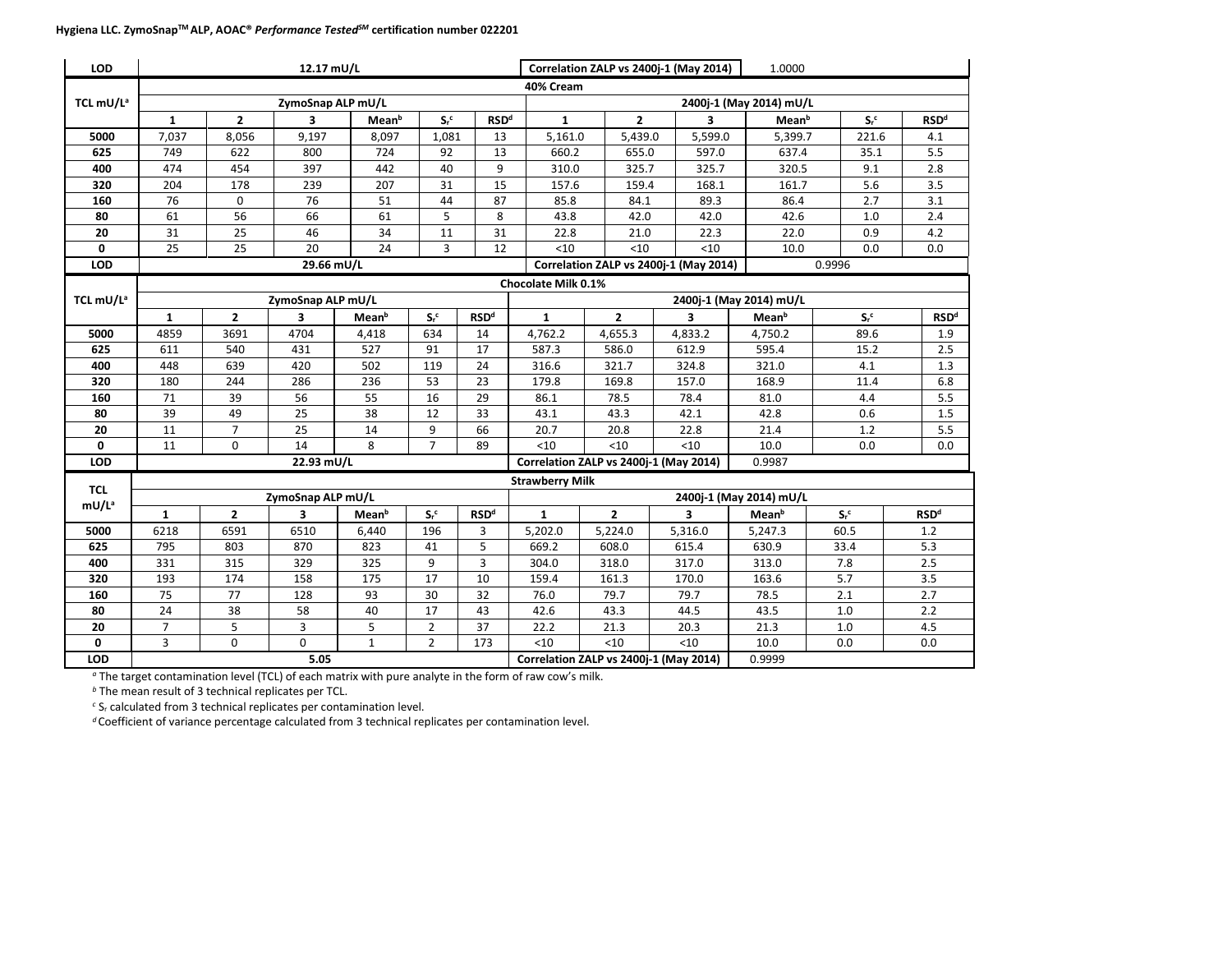|                 | Table 7: Independent Laboratory Study Data (1) |                  |                  |               |                          |              |               |                              |               |                  |                  |                        |               |              |                    |              |
|-----------------|------------------------------------------------|------------------|------------------|---------------|--------------------------|--------------|---------------|------------------------------|---------------|------------------|------------------|------------------------|---------------|--------------|--------------------|--------------|
|                 |                                                |                  |                  |               |                          |              |               | 4% Cow's Milk                |               |                  |                  |                        |               |              |                    |              |
|                 |                                                |                  |                  |               | <b>Reference Methods</b> |              |               |                              |               |                  |                  | Hygiena Methods        |               |              | Z Score            |              |
|                 |                                                |                  |                  |               |                          |              | Activity      | Activity                     |               |                  |                  |                        |               |              |                    |              |
| <b>TCL</b>      |                                                |                  |                  |               | Overall                  |              | Range (mean   | Range (mean                  |               |                  |                  |                        | Overall       |              | Ref vs             | <b>NCIMS</b> |
| (mU/L)          | Lab 1                                          | Lab <sub>2</sub> | Lab <sub>3</sub> | Lab 4         | Mean                     | <b>SR</b>    | $mU/L - 1Sr)$ | $mU/L + 1Sr)$                | Lab 1         | Lab <sub>2</sub> | Lab <sub>3</sub> | Lab 4                  | Mean          | SR           | Hygiena            | Spec         |
| 5000            | 2728.1                                         | 3198.8           | 3335.0           | 3880.3        | 3471.4                   | 347.6        | 3123.7        | 3819.0                       | 5301.7        | 2144.7           | 4184.3           | 2570.0                 | 2966.3        | 1586.5       | 1.45               | No           |
| 625             | 331.1                                          | 325.8            | 397.5            | 455.3         | 392.3                    | 73.8         | 318.5         | 466.1                        | 631.7         | 374.3            | 464.3            | 416.0                  | 418.2         | 92.3         | $-0.35$            | Yes          |
| 313             | 176.0                                          | 226.2            | 264.7            | 273.3         | 254.7                    | 25.1         | 229.7         | 279.8                        | 348.0         | 174.0            | 312.3            | 245.0                  | 243.8         | 89.3         | 0.44               | Yes          |
| 156             | 170.5                                          | 182.3            | 181.0            | 243.3         | 202.2                    | 35.6         | 166.6         | 237.8                        | 331.7         | 220.0            | 273.3            | 206.5                  | 236.6         | 63.3         | $-0.97$            | Yes          |
| 78              | 95.4                                           | 122.3            | 121.3            | 149.7         | 131.1                    | 15.7         | 115.4         | 146.8                        | 155.0         | 71.3             | 198.0            | 51.0                   | 106.8         | 72.9         | 1.55               | No           |
| 39              | 59.1                                           | 78.0             | 69.3             | 85.0          | 77.4                     | 8.0          | 69.5          | 85.4                         | 91.0          | 47.7             | 128.3            | 59.0                   | 78.3          | 46.6         | $-0.11$            | Yes          |
| 20              | 40.0                                           | 41.2             | 50.7             | 40.7          | 44.2                     | 10.7         | 33.5          | 54.9                         | 22.7          | 12.7             | 45.7             | 51.0                   | 36.4          | 19.6         | 0.72               | Yes          |
| $\mathbf 0$     | 10.0                                           | 31.6             | 28.0             | 32.3          | 30.6                     | 2.9          | 27.7          | 33.5                         | 0.0           | 1.7              | 31.3             | 28.0                   | 20.3          | 19.7         |                    |              |
|                 |                                                |                  |                  |               |                          |              |               | 2% Cow's Milk                |               |                  |                  |                        |               |              |                    |              |
|                 |                                                |                  |                  |               | Reference Methods        |              |               |                              |               |                  |                  | <b>Hygiena Methods</b> |               |              | Z Score            |              |
|                 |                                                |                  |                  |               |                          |              | Activity      | Activity                     |               |                  |                  |                        |               |              |                    |              |
| <b>TCL</b>      |                                                |                  |                  |               | Overall                  |              | Range (mean   | Range (mean                  |               |                  |                  |                        | Overall       |              | Ref vs             | <b>NCIMS</b> |
| (mU/L)          | Lab 1                                          | Lab <sub>2</sub> | Lab <sub>3</sub> | Lab 4         | Mean                     | <b>SR</b>    | $mU/L - 1Sr)$ | $mU/L + 1Sr)$                | Lab 1         | Lab <sub>2</sub> | Lab <sub>3</sub> | Lab 4                  | Mean          | SR           | Hygiena            | Spec         |
| 5000            | 3000.7                                         | 3358.7           | 3253.3           | 3541.0        | 3384.3                   | 325.7        | 3058.6        | 3710.1                       | 4201.7        | 2186.0           | 2479.7           | 4410.7                 | 3025.4        | 1518.2       | 1.10               | No           |
| 625             | 366.6                                          | 365.6            | 392.3            | 355.7         | 371.2                    | 34.3         | 336.9         | 405.5                        | 565.3         | 394.7            | 290.7            | 417.7                  | 367.7         | 114.6        | 0.10               | Yes          |
| 313             | 239.3                                          | 187.7            | 238.7            | 245.3         | 223.9                    | 38.3         | 185.6         | 262.2                        | 428.7         | 116.7            | 252.0            | 204.0                  | 190.9         | 97.4         | 0.86               | Yes          |
| 156             | 185.6                                          | 191.7            | 192.0            | 167.7         | 183.8                    | 18.1         | 165.7         | 201.8                        | 374.0         | 66.0             | 230.7            | 232.0                  | 176.2         | 98.1         | 0.42               | Yes          |
| 78<br>39        | 96.9<br>54.5                                   | 71.7<br>54.4     | 120.0<br>74.0    | 102.7<br>60.7 | 98.1<br>63.0             | 25.1<br>14.2 | 73.0<br>48.8  | 123.2<br>77.2                | 154.0<br>82.3 | 57.3<br>76.0     | 109.0<br>80.3    | 142.7<br>72.3          | 103.0<br>76.2 | 42.1<br>26.5 | $-0.19$<br>$-0.93$ | Yes<br>Yes   |
| 20              | 27.9                                           | 38.4             | 40.3             | 34.3          | 37.7                     | 3.6          | 34.1          | 41.3                         | 45.7          | 21.0             | 59.0             | 56.0                   | 45.3          | 27.2         | $-2.09$            | <b>No</b>    |
| $\mathbf 0$     | 27.6                                           | 29.6             | 30.3             | 21.3          | 27.1                     | 5.5          | 21.6          | 32.6                         | 3.0           | 18.0             | 40.0             | 42.7                   | 33.6          | 16.7         |                    |              |
|                 |                                                |                  |                  |               |                          |              |               | 1% Cow's Milk <sup>a</sup>   |               |                  |                  |                        |               |              |                    |              |
|                 |                                                |                  |                  |               | <b>Reference Methods</b> |              |               |                              |               |                  |                  | <b>Hygiena Methods</b> |               |              | Z Score            |              |
|                 |                                                |                  |                  |               |                          |              | Activity      | Activity                     |               |                  |                  |                        |               |              |                    |              |
| <b>TCL</b>      |                                                |                  |                  |               | Overall                  |              | Range (mean   | Range (mean                  |               |                  |                  |                        | Overall       |              | Ref vs             | <b>NCIMS</b> |
| (mU/L)          | Lab 1                                          | Lab <sub>2</sub> | Lab <sub>3</sub> | Lab 4         | Mean                     | SR           | $mU/L - 1Sr)$ | $mU/L + 1Sr)$                | Lab 1         | Lab <sub>2</sub> | Lab <sub>3</sub> | Lab 4                  | Mean          | SR           | Hygiena            | Spec         |
| 5000            | 2788.6                                         | 2386.9           | 3291.3           | 3647.0        | 3108.4                   | 807.7        | 2300.7        | 3916.1                       | 3490.7        | 2948.7           | 8468.0           | 1917.3                 | 2785.6        | 857.5        | 0.40               | Yes          |
| 625             | 291.9                                          | 241.6            | 295.3            | 396.3         | 311.1                    | 73.9         | 237.2         | 385.0                        | 506.7         | 382.3            | 722.0            | 171.5                  | 334.4         | 182.4        | 0.32               | Yes          |
| 313             | 230.4                                          | 260.9            | 252.3            | 294.3         | 269.2                    | 22.7         | 246.5         | 291.9                        | 352.3         | 328.0            | 653.7            | 129.5                  | 281.7         | 115.1        | 0.55               | Yes          |
| 156             | 153.9                                          | 165.7            | 144.7            | 175.3         | 161.9                    | 13.9         | 148.0         | 175.8                        | 334.3         | 141.3            | 318.7            | 52.7                   | 176.1         | 131.3        | 1.02               | Yes          |
| 78              | 83.3                                           | 89.3             | 78.0             | 110.3         | 92.6                     | 15.2         | 77.4          | 107.8                        | 127.3         | 72.7             | 196.0            | 43.3                   | 81.1          | 38.0         | 0.75               | Yes          |
| 39              | 61.4                                           | 46.9             | 53.0             | 60.7          | 53.5                     | 7.0          | 46.5          | 60.5                         | 88.0          | 42.7             | 111.7            | 21.0                   | 56.9          | 31.6         | 0.48               | Yes          |
| $\overline{20}$ | 21.9                                           | 26.5             | 27.7             | 26.7          | 26.9                     | 2.2          | 24.7          | 29.2                         | 31.3          | 13.7             | 55.3             | 8.7                    | 20.1          | 23.1         | 3.04               | No           |
| $\mathsf 0$     | 21.9                                           | 10.0             | 16.7             | 18.3          | 15.0                     | 4.6          | 10.4          | 19.6                         | 4.0           | 14.0             | 25.0             | 4.3                    | 7.4           | 5.6          |                    |              |
|                 |                                                |                  |                  |               |                          |              |               | 0.1% Cow's Milk <sup>a</sup> |               |                  |                  |                        |               |              |                    |              |
|                 |                                                |                  |                  |               | <b>Reference Methods</b> |              |               |                              |               |                  |                  | Hygiena Methods        |               |              | Z Score            |              |
|                 |                                                |                  |                  |               |                          |              | Activity      | Activity                     |               |                  |                  |                        |               |              |                    |              |
| <b>TCL</b>      |                                                |                  |                  |               | Overall                  |              | Range (mean   | Range (mean                  |               |                  |                  |                        | Overall       |              | Ref vs             | <b>NCIMS</b> |
| (mU/L)          | Lab 1                                          | Lab <sub>2</sub> | Lab <sub>3</sub> | Lab 4         | Mean                     | SR           | $mU/L - 1Sr$  | $mU/L + 1Sr)$                | Lab 1         | Lab <sub>2</sub> | Lab <sub>3</sub> | Lab 4                  | Mean          | SR           | Hygiena            | Spec         |
| 5000            | 3325.1                                         | 3232.3           | 3429.3           | 3567.3        | 3409.6                   | 245.8        | 3163.9        | 3655.4                       | 5965.7        | 3698.3           | 11994.7          | 3659.7                 | 4441.2        | 1179.6       | 4.20               | <b>NO</b>    |
| 625             | 327.3                                          | 371.9            | 349.3            | 390.0         | 370.2                    | 40.0         | 330.2         | 410.2                        | 519.7         | 544.0            | 1201.0           | 329.0                  | 464.2         | 134.1        | 2.35               | <b>NO</b>    |
| 313             | 282.9                                          | 242.9            | 213.0            | 263.0         | 239.6                    | 23.4         | 216.2         | 263.0                        | 605.7         | 325.3            | 953.3            | 181.7                  | 370.9         | 205.2        | 5.61               | <b>NO</b>    |
| 156             | 155.7                                          | 185.3            | 152.3            | 179.7         | 172.4                    | 21.1         | 151.3         | 193.5                        | 335.0         | 286.7            | 441.3            | 200.3                  | 274.0         | 75.1         | 4.81               | <b>NO</b>    |
| 78              | 83.1                                           | 89.5             | 84.3             | 102.0         | 91.9                     | 10.3         | 81.6          | 102.3                        | 144.7         | 148.3            | 315.3            | 109.7                  | 134.2         | 23.5         | 4.10               | <b>NO</b>    |
| 39              | 38.9                                           | 54.1             | 53.0             | 68.3          | 58.5                     | 12.5         | 46.0          | 70.9                         | 69.0          | 55.3             | 165.7            | 53.0                   | 59.1          | 27.7         | 0.05               | <b>YES</b>   |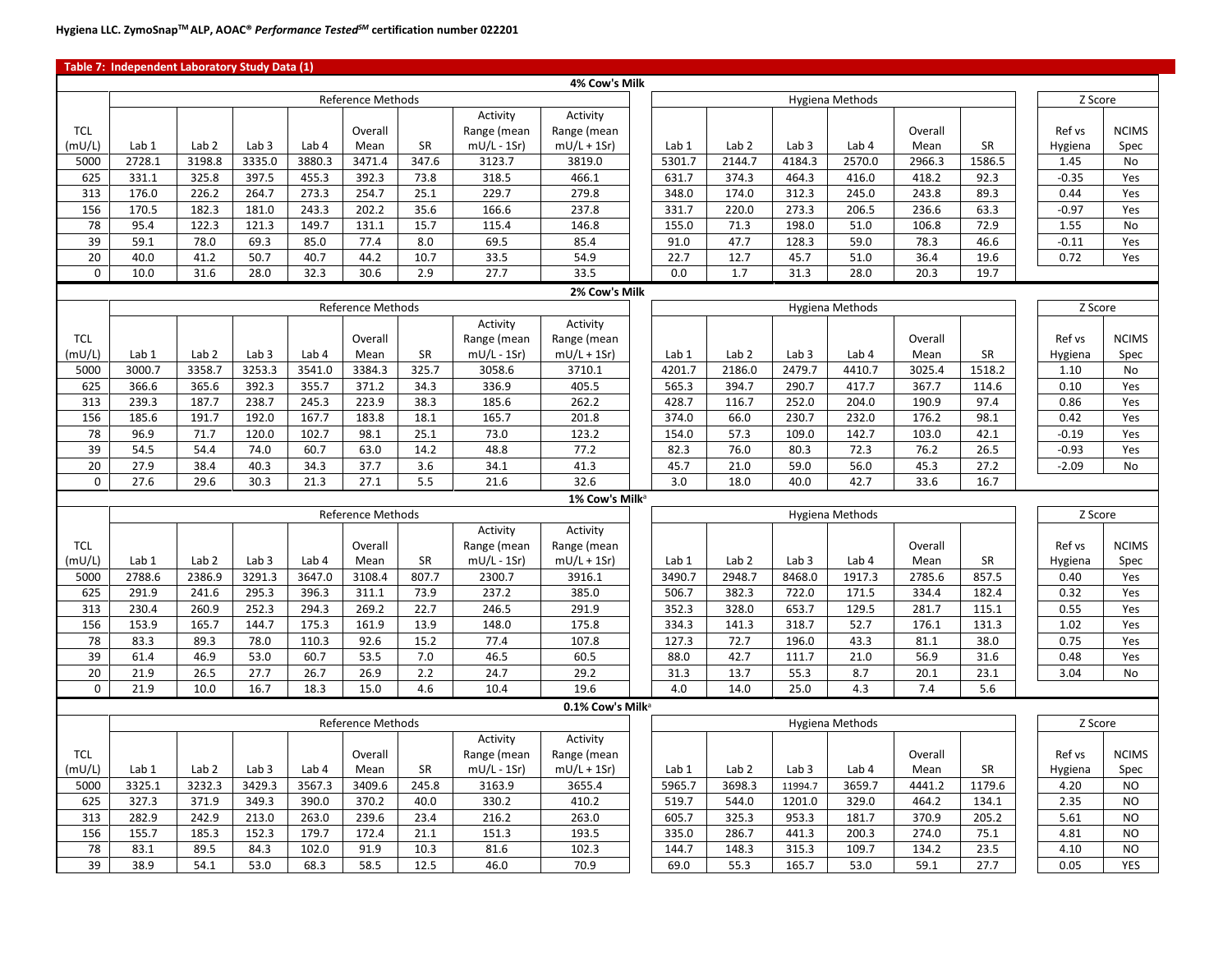| 20         | 25.8   | 24.5             | 26.3             | 33.7   | 28.2              | 7.6    | 20.6         | 35.7          | 34.0   | 33.3             | 83.3             | 21.3             | 29.6    | 7.7       | 0.18    | YES          |
|------------|--------|------------------|------------------|--------|-------------------|--------|--------------|---------------|--------|------------------|------------------|------------------|---------|-----------|---------|--------------|
|            | 19.2   | 24.2             | 25.0             | 23.0   | 24.2              | 4.4    | 19.8         | 28.6          | 4.7    | 19.0             | 64.0             | 16.5             | 13.0    | 7.5       |         |              |
|            |        |                  |                  |        |                   |        |              | 40% Cream     |        |                  |                  |                  |         |           |         |              |
|            |        |                  |                  |        | Reference Methods |        |              |               |        |                  |                  | Hygiena Methods  |         |           | Z Score |              |
|            |        |                  |                  |        |                   |        | Activity     | Activity      |        |                  |                  |                  |         |           |         |              |
| <b>TCL</b> |        |                  |                  |        | Overall           |        | Range (mean  | Range (mean   |        |                  |                  |                  | Overall |           | Ref vs  | <b>NCIMS</b> |
| (mU/L)     | Lab 1  | Lab <sub>2</sub> | Lab <sub>3</sub> | Lab 4  | Mean              | SR.    | $mU/L - 1Sr$ | $mU/L + 1Sr)$ | Lab 1  | Lab <sub>2</sub> | Lab <sub>3</sub> | Lab <sub>4</sub> | Mean    | <b>SR</b> | Hygiena | Spec         |
| 5000       | 3939.0 | 2302.2           | 9748.7           | 7994.3 | 6681.7            | 3414.1 | 3267.6       | 10095.8       | 4470.0 | 11515.0          | 798.0            | 777.7            | 4363.6  | 5403.7    | 0.68    | Yes          |
| 625        | 584.5  | 267.5            | 1484.0           | 1421.3 | 1057.6            | 596.7  | 461.0        | 1654.3        | 567.0  | 1392.7           | 130.7            | 116.3            | 546.6   | 637.0     | 0.86    | Yes          |
| 313        | 439.8  | 212.8            | 2894.3           | 2530.7 | 1879.3            | 1267.6 | 611.6        | 3146.9        | 356.7  | 813.7            | 318.0            | 267.3            | 466.3   | 281.5     | 1.11    | No           |
| 156        | 369.0  | 103.2            | 795.0            | 757.0  | 551.7             | 340.4  | 211.3        | 892.1         | 254.7  | 537.0            | 73.0             | 91.7             | 233.9   | 231.5     | 0.93    | Yes          |
| 78         | 214.8  | 40.3             | 356.3            | 387.3  | 261.3             | 174.5  | 86.8         | 435.8         | 134.0  | 265.0            | 64.7             | 54.7             | 128.1   | 103.8     | 0.76    | Yes          |
| 39         | 155.4  | 33.9             | 302.3            | 288.3  | 208.2             | 133.9  | 74.2         | 342.1         | 80.3   | 141.0            | 42.7             | 36.7             | 73.4    | 53.8      | 1.01    | Yes          |
| 20         | 104.2  | 10.0             | 96.7             | 150.0  | 77.5              | 61.7   | 15.8         | 139.2         | 19.3   | 79.3             | 25.0             | 31.7             | 45.3    | 29.0      | 0.52    | Yes          |
|            | 81.5   | 10.0             | 72.3             | 102.3  | 61.6              | 43.0   | 18.5         | 104.6         | 0.0    | 31.7             | 23.0             | 34.0             | 29.6    | 11.2      |         |              |

|                 |                  |                  |                  |                  |                          |           |               | 1% Chocolate Milk      |                  |                  |                  |                  |         |           |          |              |
|-----------------|------------------|------------------|------------------|------------------|--------------------------|-----------|---------------|------------------------|------------------|------------------|------------------|------------------|---------|-----------|----------|--------------|
|                 |                  |                  |                  |                  | <b>Reference Methods</b> |           |               |                        |                  |                  |                  | Hygiena Methods  |         |           | Z Score  |              |
|                 |                  |                  |                  |                  |                          |           | Activity      | Activity               |                  |                  |                  |                  |         |           |          |              |
| <b>TCL</b>      |                  |                  |                  |                  | Overall                  |           | Range (mean   | Range (mean            |                  |                  |                  |                  | Overall |           | Ref vs   | <b>NCIMS</b> |
| (mU/L)          | Lab 1            | Lab <sub>2</sub> | Lab <sub>3</sub> | Lab 4            | Mean                     | <b>SR</b> | $mU/L - 1Sr)$ | $mU/L + 1Sr$           | Lab <sub>1</sub> | Lab <sub>2</sub> | Lab <sub>3</sub> | Lab <sub>4</sub> | Mean    | <b>SR</b> | Hygiena  | Spec         |
| 5000            | 2912.2           | 3104.7           | 3006.7           | 616.3            | 2242.6                   | 1222.2    | 1020.3        | 3464.8                 | 4602.0           | 2861.3           | 4973.7           | 169.3            | 2668.1  | 2141.4    | $-0.35$  | Yes          |
| 625             | 292.8            | 315.0            | 317.3            | 262.7            | 298.3                    | 62.3      | 236.1         | 360.6                  | 708.0            | 257.0            | 584.7            | 92.7             | 311.4   | 230.8     | $-0.21$  | Yes          |
| 313             | 224.6            | 189.9            | 212.7            | 228.7            | 210.4                    | 52.1      | 158.3         | 262.5                  | 517.3            | 176.7            | 318.7            | 117.3            | 204.2   | 108.0     | 0.12     | Yes          |
| 156             | 145.6            | 139.3            | 169.7            | 190.0            | 166.3                    | 35.7      | 130.6         | 202.0                  | 374.3            | 146.7            | 268.3            | 151.3            | 188.8   | 70.6      | $-0.63$  | Yes          |
| 78              | 67.5             | 75.5             | 80.0             | 102.7            | 86.1                     | 23.1      | 63.0          | 109.2                  | 175.3            | 133.0            | 183.3            | 62.0             | 126.1   | 58.3      | $-1.73$  | <b>No</b>    |
| 39              | 32.6             | 21.1             | 37.0             | 90.3             | 53.0                     | 43.7      | 9.3           | 96.7                   | 92.0             | 92.0             | 118.0            | 52.7             | 87.6    | 40.2      | $-0.79$  | Yes          |
| $\overline{20}$ | 10.0             | 10.0             | 15.0             | 18.0             | 14.3                     | 6.0       | 8.4           | 20.3                   | 31.7             | 73.0             | 133.7            | 56.3             | 87.7    | 36.3      | $-12.31$ | <b>No</b>    |
| $\Omega$        | 10.0             | 10.0             | 5.7              | 0.0              | 5.2                      | 4.4       | 0.9           | 9.6                    | 6.3              | 65.0             | 75.7             | 48.0             | 62.9    | 17.4      |          |              |
|                 |                  |                  |                  |                  |                          |           |               | <b>Strawberry Milk</b> |                  |                  |                  |                  |         |           |          |              |
|                 |                  |                  |                  |                  | <b>Reference Methods</b> |           |               |                        |                  |                  |                  | Hygiena Methods  |         |           | Z Score  |              |
|                 |                  |                  |                  |                  |                          |           | Activity      | Activity               |                  |                  |                  |                  |         |           |          |              |
| <b>TCL</b>      |                  |                  |                  |                  | Overall                  |           | Range (mean   | Range (mean            |                  |                  |                  |                  | Overall |           | Ref vs   | <b>NCIMS</b> |
| (mU/L)          | Lab <sub>1</sub> | Lab <sub>2</sub> | Lab <sub>3</sub> | Lab <sub>4</sub> | Mean                     | <b>SR</b> | $mU/L - 1Sr)$ | $mU/L + 1Sr$           | Lab <sub>1</sub> | Lab <sub>2</sub> | Lab <sub>3</sub> | Lab <sub>4</sub> | Mean    | <b>SR</b> | Hygiena  | Spec         |
| 5000            | 3066.4           | 2940.2           | 7037.3           | 1300.7           | 3759.4                   | 2567.1    | 1192.3        | 6326.5                 | 4512.0           | 4036.3           | 4848.0           | 272.0            | 3052.1  | 2325.5    | 0.28     | Yes          |
| 625             | 332.0            | 251.6            | 715.3            | 572.7            | 513.2                    | 225.0     | 288.2         | 738.2                  | 550.0            | 430.3            | 417.7            | 206.3            | 351.4   | 117.2     | 0.72     | Yes          |
| 313             | 234.4            | 198.3            | 444.0            | 174.0            | 272.1                    | 131.8     | 140.3         | 403.9                  | 445.0            | 97.3             | 453.0            | 72.3             | 207.6   | 198.8     | 0.49     | Yes          |
| 156             | 176.6            | 123.6            | 262.7            | 227.3            | 204.5                    | 67.2      | 137.4         | 271.7                  | 301.3            | 182.7            | 271.3            | 91.0             | 181.7   | 102.0     | 0.34     | Yes          |
| 78              | 95.3             | 60.7             | 155.0            | 130.0            | 115.2                    | 50.5      | 64.7          | 165.7                  | 187.7            | 120.7            | 212.0            | 81.3             | 138.0   | 60.6      | $-0.45$  | Yes          |
| 39              | 46.6             | 37.1             | 66.3             | 213.7            | 105.7                    | 88.0      | 17.7          | 193.7                  | 90.7             | 40.7             | 91.0             | 95.0             | 75.6    | 34.6      | 0.34     | Yes          |
| 20              | 12.9             | 10.0             | 17.7             | 91.0             | 39.6                     | 52.4      | $-12.8$       | 91.9                   | 28.7             | 15.7             | 64.3             | 99.0             | 59.7    | 40.0      | $-0.38$  | Yes          |
| 0               | 10.0             | 10.0             | 0.0              | 0.0              | 3.3                      | 5.0       | $-1.7$        | 8.3                    | 2.3              | 16.0             | 24.7             | 7.3              | 16.0    | 9.0       |          |              |
|                 |                  |                  |                  |                  |                          |           |               | <b>Caprine Milk</b>    |                  |                  |                  |                  |         |           |          |              |
|                 |                  |                  |                  |                  | <b>Reference Methods</b> |           |               |                        |                  |                  |                  | Hygiena Methods  |         |           | Z Score  |              |
|                 |                  |                  |                  |                  |                          |           | Activity      | Activity               |                  |                  |                  |                  |         |           |          |              |
| <b>TCL</b>      |                  |                  |                  |                  | Overall                  |           | Range (mean   | Range (mean            |                  |                  |                  |                  | Overall |           | Ref vs   | <b>NCIMS</b> |
| (mU/L)          | Lab 1            | Lab <sub>2</sub> | Lab <sub>3</sub> | Lab <sub>4</sub> | Mean                     | <b>SR</b> | $mU/L - 1Sr)$ | $mU/L + 1Sr$           | Lab 1            | Lab <sub>2</sub> | Lab <sub>3</sub> | Lab 4            | Mean    | <b>SR</b> | Hygiena  | Spec         |
| 5000            | 3066.4           | 2940.2           | 7037.3           | 1300.7           | 3759.4                   | 2567.1    | 1192.3        | 6326.5                 | 4512.0           | 4036.3           | 4848.0           | 272.0            | 3052.1  | 2325.5    | 0.28     | Yes          |
| 625             | 332.0            | 251.6            | 715.3            | 572.7            | 513.2                    | 225.0     | 288.2         | 738.2                  | 550.0            | 430.3            | 417.7            | 206.3            | 351.4   | 117.2     | 0.72     | Yes          |
| 313             | 234.4            | 198.3            | 444.0            | 174.0            | 272.1                    | 131.8     | 140.3         | 403.9                  | 445.0            | 97.3             | 453.0            | 72.3             | 207.6   | 198.8     | 0.49     | Yes          |
| 156             | 176.6            | 123.6            | 262.7            | 227.3            | 204.5                    | 67.2      | 137.4         | 271.7                  | 301.3            | 182.7            | 271.3            | 91.0             | 181.7   | 102.0     | 0.34     | Yes          |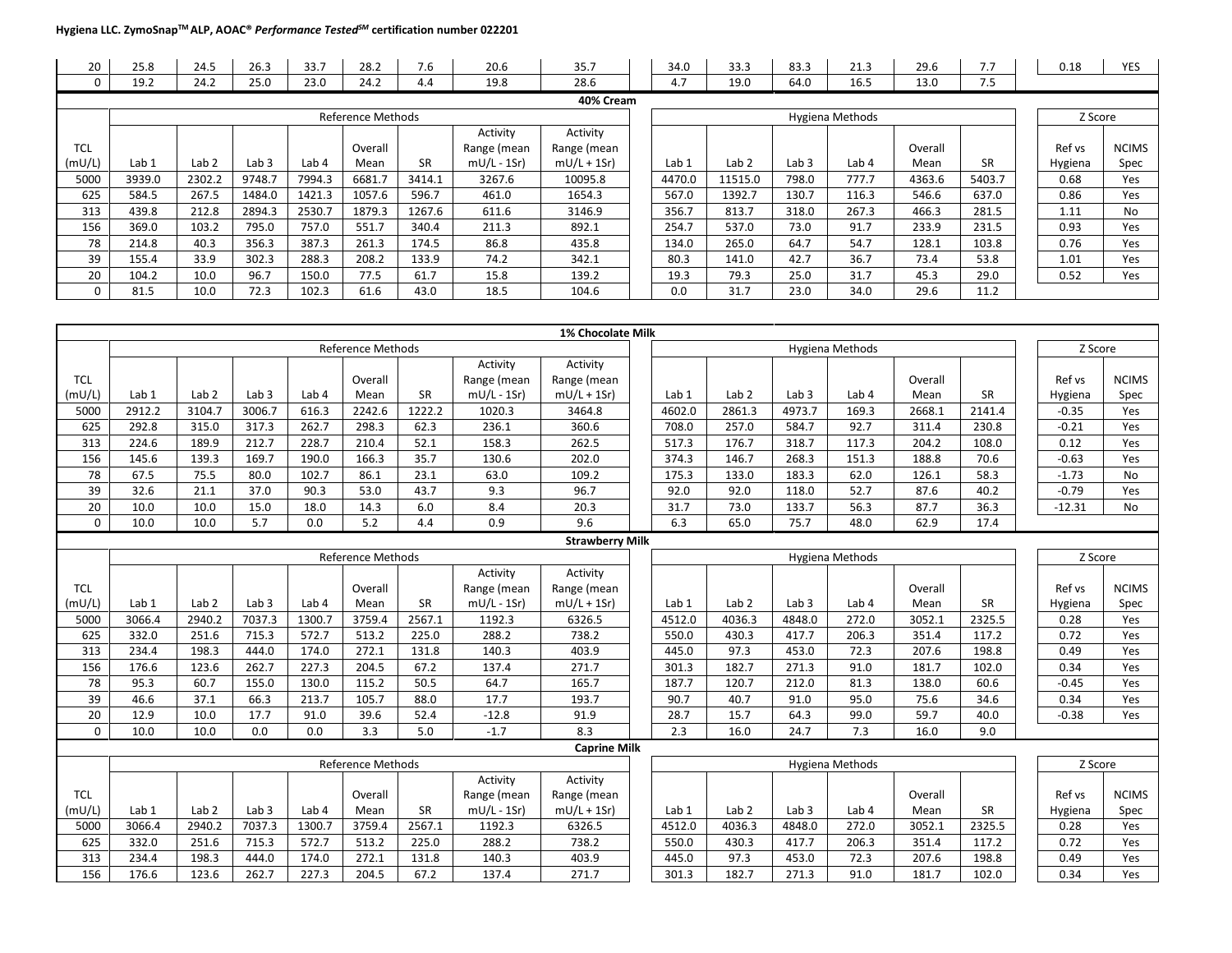| 78 | 95.3 | 60.7 | 155.0               | 130.0 | 115.2 | 50.5 | 64.7              | 165.7                         | 187.7             | 120.7 | 212.0 | 81.3                 | 138.0 | 60.6 | $-0.45$ | Yes |
|----|------|------|---------------------|-------|-------|------|-------------------|-------------------------------|-------------------|-------|-------|----------------------|-------|------|---------|-----|
| 39 | 46.6 | 37.1 | 66.3                | 213.7 | 105.7 | 88.0 | 177<br><b>LI.</b> | 193.7                         | 90.7              | 40.7  | 91.0  | 95.0                 | 75.6  | 34.6 | 0.34    | Yes |
| 20 | 12.9 | 10.0 | $-1$<br><b>17.7</b> | 91.0  | 39.6  | 52.4 | $-12.8$           | 91.9                          | 28.7              | 15.7  | 64.3  | 99.0                 | 59.7  | 40.0 | $-0.38$ | Yes |
|    | 10.0 | 10.0 | 0.0                 | 0.0   | ں . ب | 5.0  | .                 | $\mathbf{o} \cdot \mathbf{o}$ | <b>. .</b><br>2.3 | 16.0  | 24.7  | $\sim$ $\sim$<br>. . | 16.0  | 9.0  |         |     |

a Q Laboratories (Laboratory 1) data used for average, Sr, and Z Score calculations in place of Laboratory 3